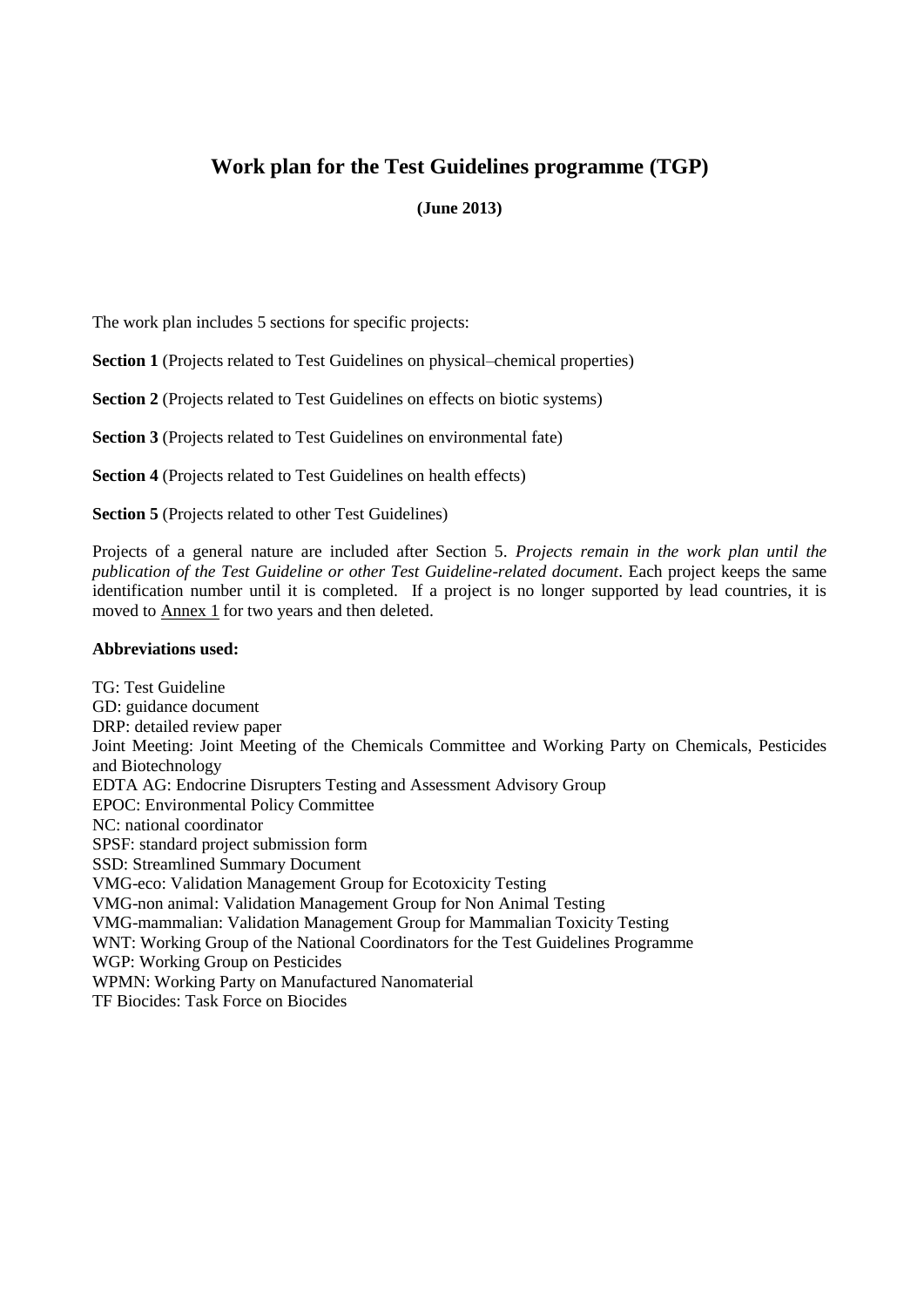## **SECTION 1 PROJECTS RELATED TO TEST GUIDELINES ON PHYSICAL-CHEMICAL PROPERTIES**

| <b>Project 1.4: New TG: pH, Acidity and Alkalinity</b>                                                                  |                    |
|-------------------------------------------------------------------------------------------------------------------------|--------------------|
| Lead:                                                                                                                   | <b>TF</b> Biocides |
| Inclusion in work plan:                                                                                                 | 2011               |
| Project status and milestones:                                                                                          |                    |
| Draft TG approved by the WNT in April 2013 and submitted to the Joint Meeting and EPOC for<br>$\bullet$<br>endorsement. |                    |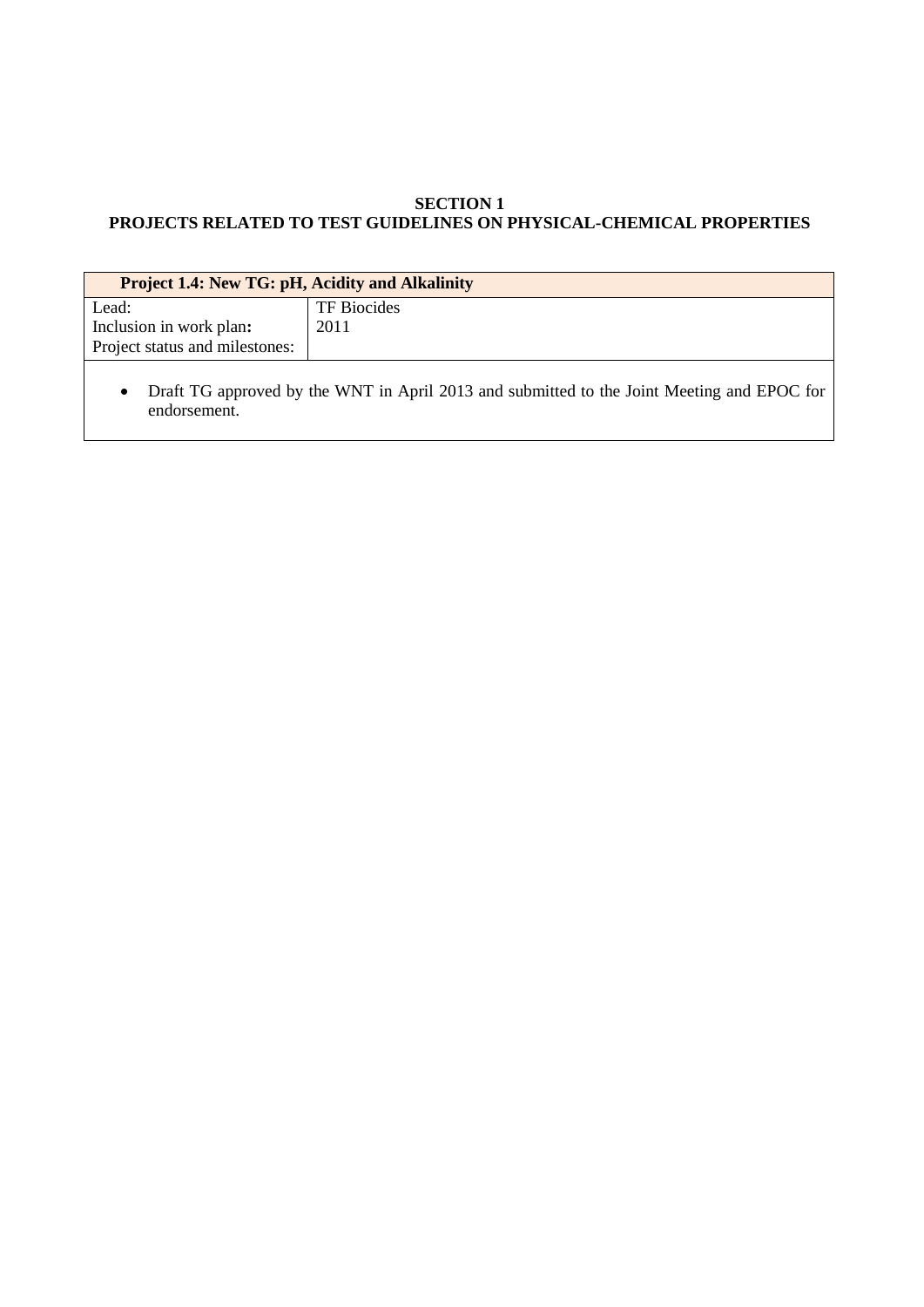#### **SECTION 2 PROJECTS RELATED TO TEST GUIDELINES ON EFFECTS ON BIOTIC SYSTEMS**

|                                                                                                                                                                                                              | Project 2.1: EDTA Activity: New TG for Copepod Reproduction and Development                     |
|--------------------------------------------------------------------------------------------------------------------------------------------------------------------------------------------------------------|-------------------------------------------------------------------------------------------------|
| Lead:                                                                                                                                                                                                        | Sweden                                                                                          |
| Inclusion in work plan:                                                                                                                                                                                      | 2002                                                                                            |
| Project status and milestones:                                                                                                                                                                               |                                                                                                 |
|                                                                                                                                                                                                              | Pre-validation completed, expert group meeting on 3-4 November 2005;                            |
| $\bullet$                                                                                                                                                                                                    | Revised detailed ring-test plan circulated in November 2005; Ring-test between November 2005    |
| and mid-2006;                                                                                                                                                                                                |                                                                                                 |
| Submission of the draft report to the invertebrate expert group and the VMG-eco;<br>٠<br>Additional experimental work (plus report and statistical analysis) completed in 2007<br>$\bullet$<br>(TESTDEMECO); |                                                                                                 |
| Validation report (Phase 1) published in 2007;<br>$\bullet$                                                                                                                                                  |                                                                                                 |
| ٠                                                                                                                                                                                                            | Expert group agreement on another ring test. Validation plan developed by Sweden and the US;    |
| $\bullet$                                                                                                                                                                                                    | Validation report (phase 2) endorsed at the 2011 WNT meeting;                                   |
| $\bullet$                                                                                                                                                                                                    | The US took the lead of an additional interlaboratory study;                                    |
| $\bullet$                                                                                                                                                                                                    | Outcome of additional work discussed at the VMG-eco meeting (November 2011)                     |
| Comparison review between copepod and mysid;<br>٠                                                                                                                                                            |                                                                                                 |
| $\bullet$                                                                                                                                                                                                    | Experimental work expected to be completed in $2nd$ quarter 2012;                               |
| $\bullet$                                                                                                                                                                                                    | Integrated Summary Report expected to be available in Spring 2013.                              |
|                                                                                                                                                                                                              |                                                                                                 |
| <b>Project 2.3: New GD for Avian Avoidance Studies</b>                                                                                                                                                       |                                                                                                 |
| Lead:                                                                                                                                                                                                        | United Kingdom (took over from BIAC in 2004)                                                    |
| Inclusion in work plan:                                                                                                                                                                                      | 1999                                                                                            |
| Project status and milestones:                                                                                                                                                                               |                                                                                                 |
| ٠                                                                                                                                                                                                            | Expert group meeting in May 2005 (in the margin of Lille SETAC meeting);                        |
| ٠                                                                                                                                                                                                            | Revised draft presented to the expert group in May 2005;                                        |
| ٠                                                                                                                                                                                                            | Small expert group meeting in May 2006 (in the margin of SETAC meeting);                        |
| ٠                                                                                                                                                                                                            | Revised SPSF agreed at WNT 19. Two more expert group meetings expected;                         |
| Lead country was awaiting the outcome of similar project from EFSA in the EU (Birds and<br>٠                                                                                                                 |                                                                                                 |
| Mammals Guidance Document that recommends demonstrating avoidance is sufficiently strong to                                                                                                                  |                                                                                                 |
|                                                                                                                                                                                                              | ensure that lethal effects will not exceed and acceptable level);                               |
| Draft GD submitted to the Secretariat on 30 <sup>th</sup> November 2010;<br>٠                                                                                                                                |                                                                                                 |
| Comments from the WNT were requested in January 2011;<br>$\bullet$                                                                                                                                           |                                                                                                 |
| Draft GD submitted to the WNT for approval at its 2012 meeting;<br>$\bullet$                                                                                                                                 |                                                                                                 |
| Approval was delayed until an expert meeting hosted by the United Kingdom be held.                                                                                                                           |                                                                                                 |
|                                                                                                                                                                                                              | The UK to explore the feasibility – in terms of funding and experts availability – of hosting a |
|                                                                                                                                                                                                              | workshop in the $1st$ half of 2014 (report on progress at WNT25 in April 2013)                  |
|                                                                                                                                                                                                              |                                                                                                 |
| <b>Project 2.4: New TG 2-Generation Avian Toxicity</b>                                                                                                                                                       |                                                                                                 |
| Lead:                                                                                                                                                                                                        | <b>United States</b>                                                                            |
| Inclusion in work plan:                                                                                                                                                                                      | 1999                                                                                            |
| Project status and milestones:                                                                                                                                                                               |                                                                                                 |
|                                                                                                                                                                                                              |                                                                                                 |
|                                                                                                                                                                                                              |                                                                                                 |
| $\bullet$<br>approval (Project 2.5 completed);                                                                                                                                                               | Initial draft TG in 1999; decision to conduct an avian dosing study to be considered after DRP  |

• Species comparison study circulated to the expert group in April 2005;

• Avian dosing study (July 2005) and revised draft TG (November 2005) presented at VMG-eco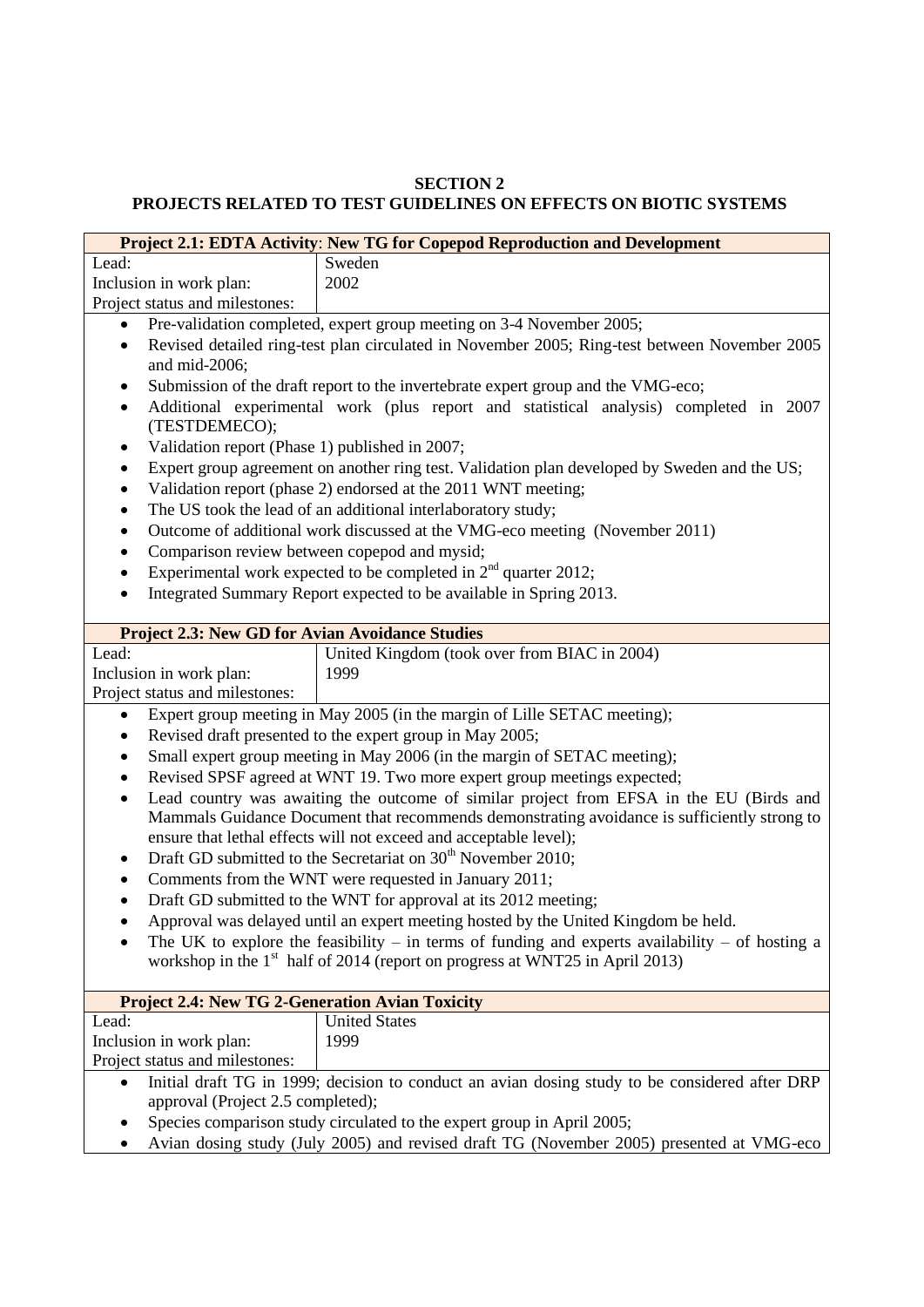meeting in December 2005;

- Revised draft TG used in developing a protocol for a demonstration study;
- Report of the demonstration study expected before the end of  $3<sup>rd</sup>$  quarter 2010;
- Revised SPSF expected to be submitted for the 2011 WNT meeting;
- Progress report at the VMG-eco in November 2011;
- Experimental work expected to be completed in May 2012;
- Post study/histopathology expected end 2012;
- Validation report expected in Spring 2013.

| <b>Project 2.7: New TG for Fish Embryo Toxicity test</b>                                                |                                     |  |
|---------------------------------------------------------------------------------------------------------|-------------------------------------|--|
| Lead:                                                                                                   | Germany                             |  |
| Inclusion in work plan:                                                                                 | 2005                                |  |
| Project status and milestones:                                                                          |                                     |  |
| Draft TG approved by the WNT in April 2013 and submitted to the Joint Meeting and EPOC for<br>$\bullet$ |                                     |  |
| endorsement, then to Council for adoption and published.                                                |                                     |  |
|                                                                                                         |                                     |  |
| Project 2.12: EDTA Activity: TG on a Medaka Life Cycle (MLC)/Multi-generation Test (MMT)                |                                     |  |
| Lead:                                                                                                   | United States $+$ Germany $+$ Japan |  |

| Inclusion in work plan:        | 2000                                                                                         |
|--------------------------------|----------------------------------------------------------------------------------------------|
| Project status and milestones: |                                                                                              |
| working on a parallel project; | • Bilateral work in Japan and the United States on medaka FLC/2-Gen in 2005-2006; Germany is |
|                                |                                                                                              |

- 2007: preparation of a report comparing the various results available, based on 2 to 3 substances (TESTMETEDECO);
- Review of statistical issues circulated for comments in September 2007 to the fish drafting group and the VMG-eco [TESTMETEDECO];
- Revised review of statistical issues submitted to the VMG-eco meeting in January 2008;
- Development of a TG by Japan and the United States expected at a later stage;
- Revised SPSF submitted by the US and Japan agreed at the 2009 WNT meeting;
- Discussion of the approaches proposed and best course of action by the VMG-eco in December 2009 and by the fish expert group at a meeting in June 2010;
- Consensus Japan/USA 27 week-Medaka Multigeneration Test presented at the fish drafting group meeting held on 9-10 February 2011 in Japan;
- Progress report at the VMG-eco meeting in November 2011;
- Integrated summary report expected to be available in Spring 2013.

| <b>Project 2.13: EDTA Activity: New TG for Mysid Life Cycle Toxicity Test</b> |                      |
|-------------------------------------------------------------------------------|----------------------|
| Lead:                                                                         | <b>United States</b> |
| Inclusion in work plan:                                                       | 2002                 |
| Project status and milestones:                                                |                      |
| First proposal for a TG submitted in 2004;                                    |                      |

- Pre-validation work completed in the U.S. in July 2005;
- Issue discussed at the 2nd Meeting of the invertebrate expert group, on 3-4 November 2005, and progress report at the VMG-eco in December 2005;
- Preliminary ring test results available. More validation needed;
- Optimization; US may pursue a national development of the test method depending on the interest of other member countries;
- Secretariat asked the WNT whether other countries than the US were interested in the project. If no country was interested, the project would be moved to Annex 1;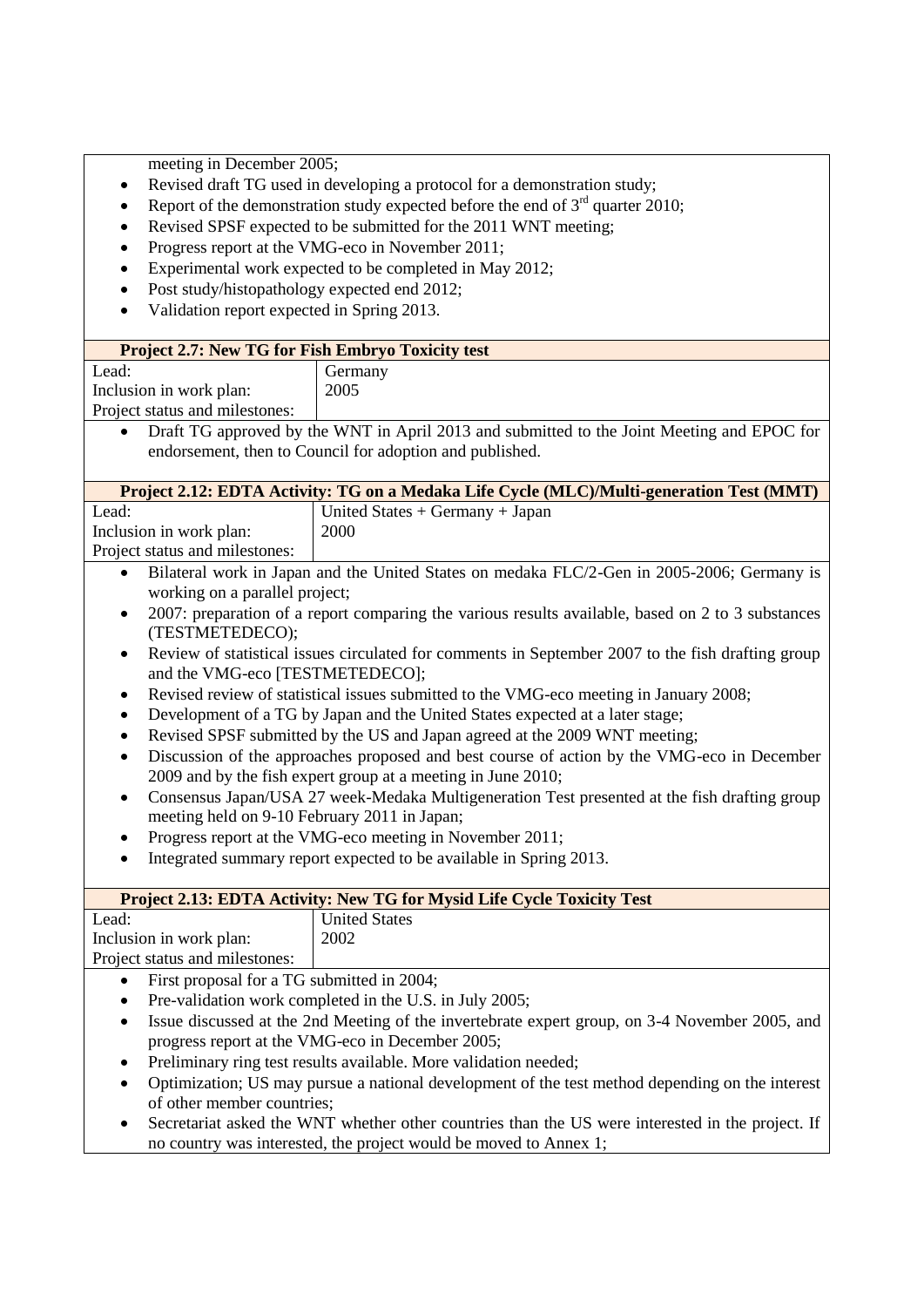- Germany expressed interest in the project;
- Depending on the validation outcome, the SPSF will be revised and other partners will be invited to participate;
- Validation work completed (At that time there may be a need for a study comparing the copepod reproduction and development test (Project 2.1) with the mysid test;
- Comparison review between copepod and mysid;
- Outcome of additional work expected discussed at the VMG-eco meeting (November 2011)
- Experimental work expected to be completed in  $2<sup>nd</sup>$  quarter 2012;
- Integrated Summary Report expected to be available in Spring 2013.

| Project 2.31: EDTA Activity - TG on a Larval Amphibian Growth and Development Assay<br>Lead:<br>United States + Japan<br>Inclusion in work plan:<br>2009<br>Project Status and milestones:<br>Report at the VMG-eco meeting in November 2011;<br>Validation expected to be completed in $2nd$ quarter 2012;<br>Validation report expected to be available in Spring 2013.<br>Project 2.33: New TG for a Protozoa Activated Sludge phagocytosis inhibition Test<br>Lead:<br>Germany<br>2009<br>Inclusion in work plan:<br>Project Status and milestones:<br>Draft test method available (attached to the SPSF);<br>Small expert group established in 2010 to review the validation status of the test method;<br>$\bullet$<br>Ring test expected to be initiated in 2012 and completed in 2013; |  |
|------------------------------------------------------------------------------------------------------------------------------------------------------------------------------------------------------------------------------------------------------------------------------------------------------------------------------------------------------------------------------------------------------------------------------------------------------------------------------------------------------------------------------------------------------------------------------------------------------------------------------------------------------------------------------------------------------------------------------------------------------------------------------------------------|--|
|                                                                                                                                                                                                                                                                                                                                                                                                                                                                                                                                                                                                                                                                                                                                                                                                |  |
|                                                                                                                                                                                                                                                                                                                                                                                                                                                                                                                                                                                                                                                                                                                                                                                                |  |
|                                                                                                                                                                                                                                                                                                                                                                                                                                                                                                                                                                                                                                                                                                                                                                                                |  |
|                                                                                                                                                                                                                                                                                                                                                                                                                                                                                                                                                                                                                                                                                                                                                                                                |  |
|                                                                                                                                                                                                                                                                                                                                                                                                                                                                                                                                                                                                                                                                                                                                                                                                |  |
|                                                                                                                                                                                                                                                                                                                                                                                                                                                                                                                                                                                                                                                                                                                                                                                                |  |
|                                                                                                                                                                                                                                                                                                                                                                                                                                                                                                                                                                                                                                                                                                                                                                                                |  |
|                                                                                                                                                                                                                                                                                                                                                                                                                                                                                                                                                                                                                                                                                                                                                                                                |  |
|                                                                                                                                                                                                                                                                                                                                                                                                                                                                                                                                                                                                                                                                                                                                                                                                |  |
|                                                                                                                                                                                                                                                                                                                                                                                                                                                                                                                                                                                                                                                                                                                                                                                                |  |
|                                                                                                                                                                                                                                                                                                                                                                                                                                                                                                                                                                                                                                                                                                                                                                                                |  |
|                                                                                                                                                                                                                                                                                                                                                                                                                                                                                                                                                                                                                                                                                                                                                                                                |  |
|                                                                                                                                                                                                                                                                                                                                                                                                                                                                                                                                                                                                                                                                                                                                                                                                |  |
|                                                                                                                                                                                                                                                                                                                                                                                                                                                                                                                                                                                                                                                                                                                                                                                                |  |
|                                                                                                                                                                                                                                                                                                                                                                                                                                                                                                                                                                                                                                                                                                                                                                                                |  |
| Draft Test Guideline, together with the ring test report, are expected for first commenting round                                                                                                                                                                                                                                                                                                                                                                                                                                                                                                                                                                                                                                                                                              |  |
| in the second half of 2013.                                                                                                                                                                                                                                                                                                                                                                                                                                                                                                                                                                                                                                                                                                                                                                    |  |
|                                                                                                                                                                                                                                                                                                                                                                                                                                                                                                                                                                                                                                                                                                                                                                                                |  |
| Project 2.36: EDTA Activity - New TG(s): Mollusc Reproductive Toxicity Tests - Development                                                                                                                                                                                                                                                                                                                                                                                                                                                                                                                                                                                                                                                                                                     |  |
| and Validation of Test Guidelines                                                                                                                                                                                                                                                                                                                                                                                                                                                                                                                                                                                                                                                                                                                                                              |  |
| Lead:<br>Germany, United Kingdom, France, Denmark                                                                                                                                                                                                                                                                                                                                                                                                                                                                                                                                                                                                                                                                                                                                              |  |
| 2011<br>Inclusion in work plan:                                                                                                                                                                                                                                                                                                                                                                                                                                                                                                                                                                                                                                                                                                                                                                |  |
| Project Status and milestones:                                                                                                                                                                                                                                                                                                                                                                                                                                                                                                                                                                                                                                                                                                                                                                 |  |
| Annual meetings of lead countries;                                                                                                                                                                                                                                                                                                                                                                                                                                                                                                                                                                                                                                                                                                                                                             |  |
| Pre-validation of <i>Lymnaea</i> test was completed in 2012 (a progress report is available).;                                                                                                                                                                                                                                                                                                                                                                                                                                                                                                                                                                                                                                                                                                 |  |
| Pre-validation of <i>Potamopyrgus</i> test is still ongoing and will be completed in summer 2013 (a<br>٠                                                                                                                                                                                                                                                                                                                                                                                                                                                                                                                                                                                                                                                                                       |  |
| progress report is available).                                                                                                                                                                                                                                                                                                                                                                                                                                                                                                                                                                                                                                                                                                                                                                 |  |
| Results of the pre-validation tests will be presented at the next meeting of the VMG-eco (2013);                                                                                                                                                                                                                                                                                                                                                                                                                                                                                                                                                                                                                                                                                               |  |
| Forthcoming validation tests are currently being organized (choice of toxicants and partner                                                                                                                                                                                                                                                                                                                                                                                                                                                                                                                                                                                                                                                                                                    |  |
| laboratories to be involved worldwide, fund-raising); Validation is planned for both species in                                                                                                                                                                                                                                                                                                                                                                                                                                                                                                                                                                                                                                                                                                |  |
| 2014.                                                                                                                                                                                                                                                                                                                                                                                                                                                                                                                                                                                                                                                                                                                                                                                          |  |
| Invertebrate Testing Expert Meeting in June 2013 to discuss results and next steps;                                                                                                                                                                                                                                                                                                                                                                                                                                                                                                                                                                                                                                                                                                            |  |
| First draft TG expected to be ready for a WNT commenting round by the end of 2014.                                                                                                                                                                                                                                                                                                                                                                                                                                                                                                                                                                                                                                                                                                             |  |
|                                                                                                                                                                                                                                                                                                                                                                                                                                                                                                                                                                                                                                                                                                                                                                                                |  |
| Project 2.37: Updating TG 210: Fish Early-Life Stage Toxicity Test                                                                                                                                                                                                                                                                                                                                                                                                                                                                                                                                                                                                                                                                                                                             |  |
| Lead:<br>Germany                                                                                                                                                                                                                                                                                                                                                                                                                                                                                                                                                                                                                                                                                                                                                                               |  |
| 2011<br>Inclusion in work plan:                                                                                                                                                                                                                                                                                                                                                                                                                                                                                                                                                                                                                                                                                                                                                                |  |
| Project Status and milestones:                                                                                                                                                                                                                                                                                                                                                                                                                                                                                                                                                                                                                                                                                                                                                                 |  |
| Draft Updated TG approved by the WNT in April 2013 and submitted to the Joint Meeting and                                                                                                                                                                                                                                                                                                                                                                                                                                                                                                                                                                                                                                                                                                      |  |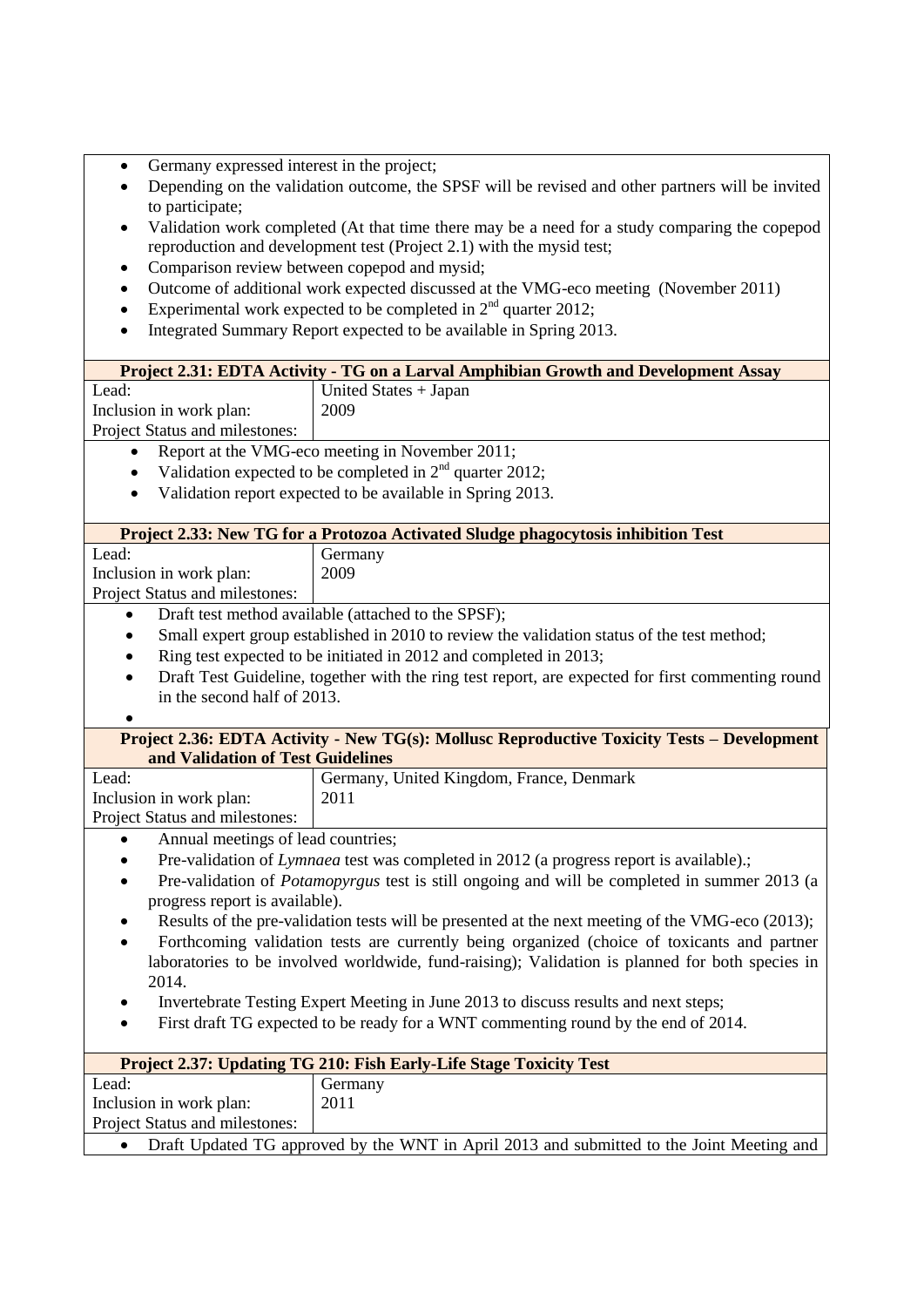| EPOC for endorsement, then to Council for adoption and published.                                                                                                                                                                                                                                                                                                                                                                                                              |                                                                                                                                                                                             |  |
|--------------------------------------------------------------------------------------------------------------------------------------------------------------------------------------------------------------------------------------------------------------------------------------------------------------------------------------------------------------------------------------------------------------------------------------------------------------------------------|---------------------------------------------------------------------------------------------------------------------------------------------------------------------------------------------|--|
| Project 2.38: New TG: Growth Inhibition Test for the Rooted, Submerged Aquatic<br><b>Macrophyte, Myriophyllum species</b>                                                                                                                                                                                                                                                                                                                                                      |                                                                                                                                                                                             |  |
| Lead:<br>Inclusion in work plan:<br>Project Status and milestones:                                                                                                                                                                                                                                                                                                                                                                                                             | United Kingdom and the Netherlands<br>2011                                                                                                                                                  |  |
| completed in 2011;                                                                                                                                                                                                                                                                                                                                                                                                                                                             | Draft test method available (February 2011, attached to the SPSF) and ring-test expected to be<br>Ring test report expected by the end of 2012;                                             |  |
| same rhythm.                                                                                                                                                                                                                                                                                                                                                                                                                                                                   | Late 2012-Early 2013: Work on this project possibly combined with the work on project 2.43<br>"Sediment-free Myriophyllum spicatum toxicity test", provided that the work progresses at the |  |
|                                                                                                                                                                                                                                                                                                                                                                                                                                                                                | Ring-test completed in 2012 and report available in April 2013. Draft Test Guideline available to be<br>circulated for a first WNT commenting round in April-May 2013.                      |  |
|                                                                                                                                                                                                                                                                                                                                                                                                                                                                                | Project 2.39: EDTA Activity - New TG: Xenopus Embryonic Thyroid Signalling Assay                                                                                                            |  |
| Lead:<br>Inclusion in work plan:<br>Project status and milestones:                                                                                                                                                                                                                                                                                                                                                                                                             | France<br>2011                                                                                                                                                                              |  |
| Project approved by written procedure on 1 June 2011;<br>٠<br>Completion of a document summarising results from different demonstration studies in 2011;<br>$\bullet$<br>Project discussed at the VMG-eco meeting in November 2011;<br>$\bullet$<br>Comprehensive written validation plan, including a detailed protocol, distributed to VMG-eco<br>٠<br>and participating laboratories in June 2012;<br>Inter-laboratory trial in 2013.<br>٠                                  |                                                                                                                                                                                             |  |
|                                                                                                                                                                                                                                                                                                                                                                                                                                                                                | <b>Project 2.40: New TG: Fish Reproduction / Partial Lifecycle Test</b>                                                                                                                     |  |
| Lead:<br>Inclusion in work plan:<br>Project status and milestones:                                                                                                                                                                                                                                                                                                                                                                                                             | <b>United States</b><br>2012                                                                                                                                                                |  |
| Expert group met early September 2011 to finalise fish testing strategies and defined the place for<br>$\bullet$<br>this assay;                                                                                                                                                                                                                                                                                                                                                |                                                                                                                                                                                             |  |
| Discussion at the VMG-eco in November 2011;<br>A desk study comparing the sensitivity of life-stages is recommended; this will determine any<br>further work needed to validate the test design.                                                                                                                                                                                                                                                                               |                                                                                                                                                                                             |  |
|                                                                                                                                                                                                                                                                                                                                                                                                                                                                                | Project 2.43: New TG: Sediment-Free Myriophyllum spicatum Toxicity Test                                                                                                                     |  |
| Lead:<br>Inclusion in work plan:<br>Project status and milestones:                                                                                                                                                                                                                                                                                                                                                                                                             | Germany<br>2012                                                                                                                                                                             |  |
| Possible impact of sucrose on the photosynthesis inhibition will be further investigated during the<br>$\bullet$<br>Test Guideline development;<br>Work on this project possibly combined with the work on project 2.38 "Growth inhibition test<br>for the rooted, submerged aquatic macrophyte, Myriophyllum species", if it is the same timing.<br>Draft Test Guideline circulated for a first commenting round in March 2013; deadline for<br>response: $10^{th}$ May 2013. |                                                                                                                                                                                             |  |

**Project 2.44: New TG: Honey Bee (***Apis Mellifera* **L.): Brood Test**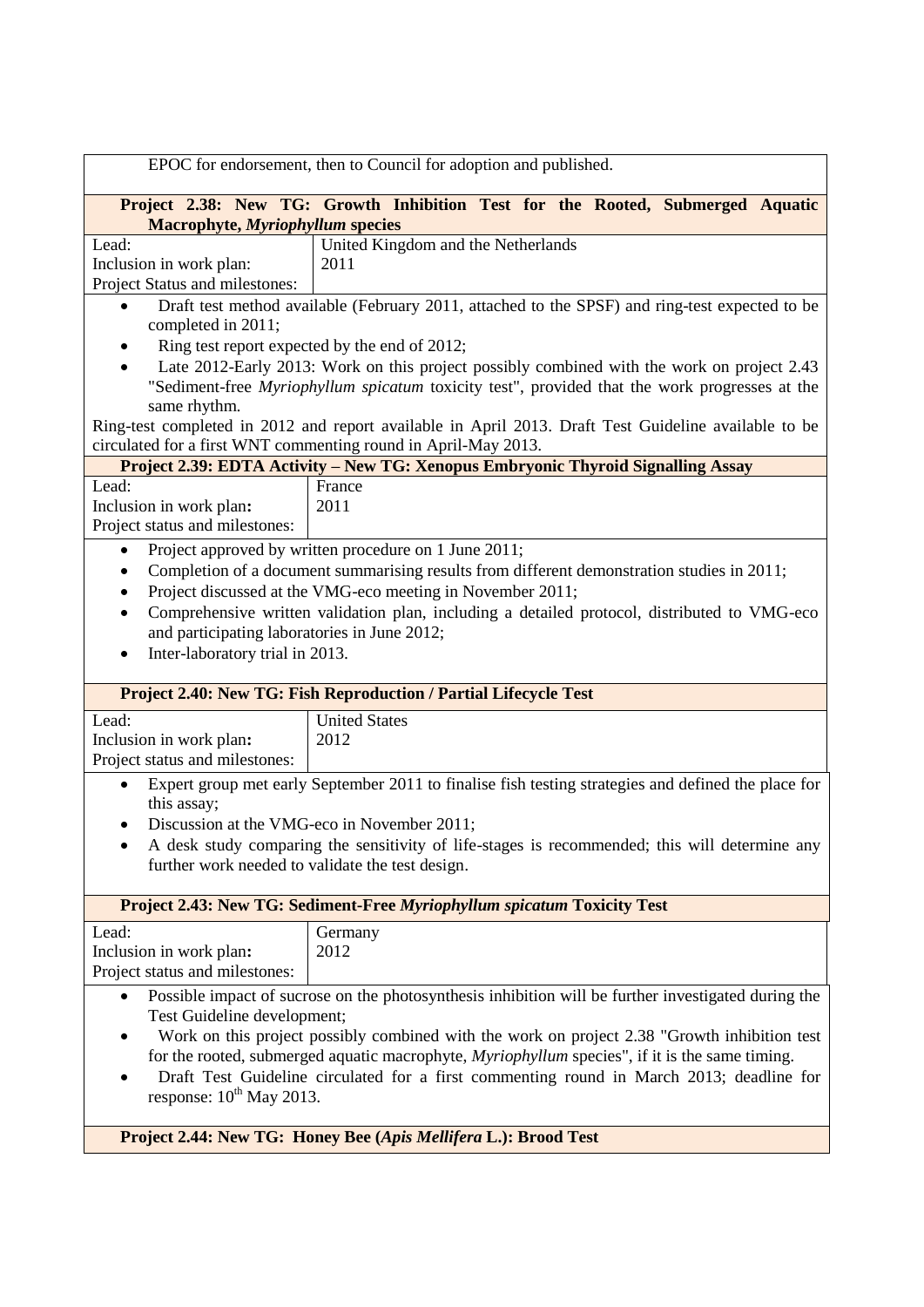| Lead:                                                                                                                                                                                                                                                                                                                        | France<br>2012                                                                                                                                                                               |  |
|------------------------------------------------------------------------------------------------------------------------------------------------------------------------------------------------------------------------------------------------------------------------------------------------------------------------------|----------------------------------------------------------------------------------------------------------------------------------------------------------------------------------------------|--|
| Inclusion in work plan:                                                                                                                                                                                                                                                                                                      |                                                                                                                                                                                              |  |
| Project status and milestones:                                                                                                                                                                                                                                                                                               |                                                                                                                                                                                              |  |
| Draft TG on larval toxicity following single exposure approved by the WNT in April 2013 and<br>$\bullet$<br>submitted to the Joint Meeting and EPOC for endorsement, then to Council for adoption and<br>publication;<br>Draft guidance document on toxicity following repeated exposure to be circulated to the expert<br>٠ |                                                                                                                                                                                              |  |
|                                                                                                                                                                                                                                                                                                                              | group for review mid-2013 and expert meeting at end of October 2013 at OECD.                                                                                                                 |  |
| Project 2.45: New GD: Supplemental Guidance and criteria for industry for the submission of<br><b>Acute Oral Avian Toxicity Data using OECD TG 223</b>                                                                                                                                                                       |                                                                                                                                                                                              |  |
| Lead:                                                                                                                                                                                                                                                                                                                        | <b>United States</b>                                                                                                                                                                         |  |
| Inclusion in work plan:                                                                                                                                                                                                                                                                                                      | 2012                                                                                                                                                                                         |  |
| Project status and milestones:                                                                                                                                                                                                                                                                                               |                                                                                                                                                                                              |  |
| GD expected to be applicable to all countries;<br>$\bullet$                                                                                                                                                                                                                                                                  |                                                                                                                                                                                              |  |
| ٠                                                                                                                                                                                                                                                                                                                            | Draft document received by the Secretariat in May 2012;                                                                                                                                      |  |
| $\bullet$                                                                                                                                                                                                                                                                                                                    | WNT commenting round: August-October 2012;                                                                                                                                                   |  |
| $\bullet$                                                                                                                                                                                                                                                                                                                    | Draft Guidance Document submitted for decision at the 2013 WNT meeting;                                                                                                                      |  |
| $\bullet$                                                                                                                                                                                                                                                                                                                    | Decision of the WNT in April 2013 to revise the TG 223 with respect to two issues: delayed                                                                                                   |  |
|                                                                                                                                                                                                                                                                                                                              | effects of chemicals and the mortality validity criterion.                                                                                                                                   |  |
| The US will draft the SPSF.                                                                                                                                                                                                                                                                                                  |                                                                                                                                                                                              |  |
|                                                                                                                                                                                                                                                                                                                              |                                                                                                                                                                                              |  |
|                                                                                                                                                                                                                                                                                                                              | Project 2.46: New TG for the Detection of Endocrine Active Substances, acting through                                                                                                        |  |
| Lead:                                                                                                                                                                                                                                                                                                                        | estrogen receptors using transgenic cyp 19a1b-GFP Zebrafisf Embryos (EASZY assay)<br>France                                                                                                  |  |
| Inclusion in work plan:                                                                                                                                                                                                                                                                                                      | 2013                                                                                                                                                                                         |  |
| Project status and milestones:                                                                                                                                                                                                                                                                                               |                                                                                                                                                                                              |  |
|                                                                                                                                                                                                                                                                                                                              |                                                                                                                                                                                              |  |
| $\bullet$<br>meeting                                                                                                                                                                                                                                                                                                         | Initial drafting of protocol, review by the Fish Drafting Group and VMG-eco and revision of the<br>draft protocol: 3 months. The proposed schedule will be validated during the next VMG-eco |  |
| Kick off meeting for the validation study/Training of participating laboratories to perform the<br>٠<br>EASZY assay according to SOP: 2-3 days;                                                                                                                                                                              |                                                                                                                                                                                              |  |
| Validation of the assay by participating laboratories: a period of 2 or 3 months is planned to assess                                                                                                                                                                                                                        |                                                                                                                                                                                              |  |
| the effect of 20 selected chemicals;<br>Data analysis and drafting of the report in 2014;                                                                                                                                                                                                                                    |                                                                                                                                                                                              |  |
|                                                                                                                                                                                                                                                                                                                              |                                                                                                                                                                                              |  |
| Revised version and proposal of a new guideline in 2015.<br>Project 2.47: New TG on Determination of Effects on Earthworms in Field Studies                                                                                                                                                                                  |                                                                                                                                                                                              |  |
| Lead:                                                                                                                                                                                                                                                                                                                        | Germany                                                                                                                                                                                      |  |
| Inclusion in work plan:                                                                                                                                                                                                                                                                                                      | 2013                                                                                                                                                                                         |  |
| Project status and milestones:                                                                                                                                                                                                                                                                                               |                                                                                                                                                                                              |  |
| $\bullet$                                                                                                                                                                                                                                                                                                                    | Establishment of an <i>ad hoc</i> Expert Group: Request to WNT for nomination of experts sent on 22                                                                                          |  |
| April 2013.                                                                                                                                                                                                                                                                                                                  |                                                                                                                                                                                              |  |
|                                                                                                                                                                                                                                                                                                                              | Work of the OECD Expert Group in co-operation with the Setac Global Soil Advisory Group<br>(GSAG) which meets every year in the margin of the Setac-Europe Conference (annual meeting        |  |
| generally in May).                                                                                                                                                                                                                                                                                                           |                                                                                                                                                                                              |  |
| Group and the Setac GSAG.                                                                                                                                                                                                                                                                                                    | First draft TG expected in the second half of 2013 and possible meeting of the OECD Expert                                                                                                   |  |

 Joint meeting of the OECD Expert Group and the GSAG at the Annual Setac-Europe Conference in (May) 2014.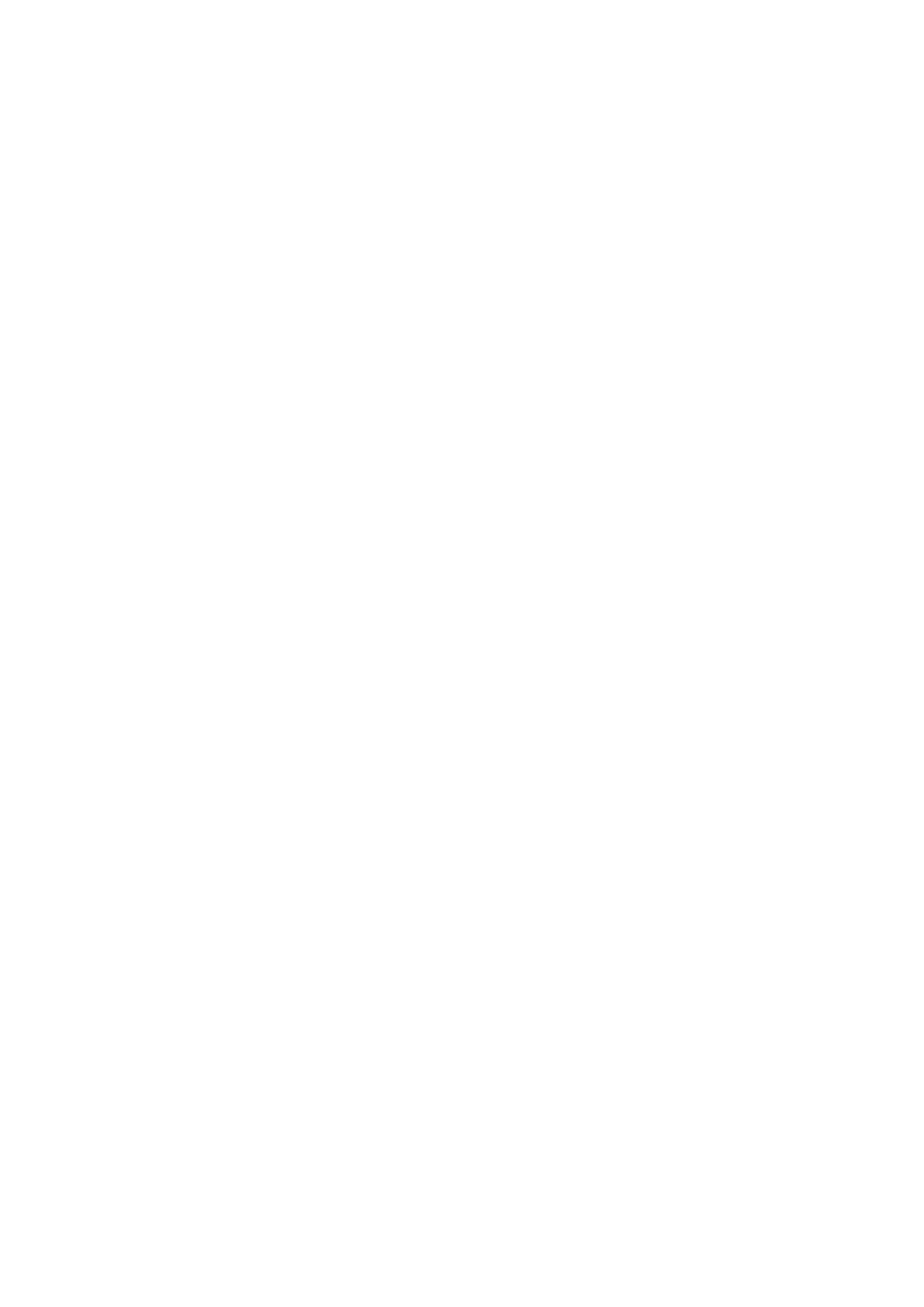## **SECTION 3 PROJECTS RELATED TO TEST GUIDELINES ON ENVIRONMENTAL FATE**

| Project 3.7: New GD for the revised OECD TG 305: Bioaccumulation in Fish: Aqueous and                        |                                      |
|--------------------------------------------------------------------------------------------------------------|--------------------------------------|
| Dietary Exposure; and Addendum to Validation Report for dietary exposure                                     |                                      |
| Lead:                                                                                                        | Germany, Netherlands, United Kingdom |
| Inclusion in work plan:                                                                                      | 2012                                 |
| Project status and milestones:                                                                               |                                      |
| Additional Report including results using a lower feeding rate: draft Addendum to the ring test<br>$\bullet$ |                                      |
| report for the 305 dietary exposure [ENV/JM/MONO(2012)20] approved by the WNT 25 in                          |                                      |
| April 2013 and submitted to the Joint Meeting and EPOC for endorsement.                                      |                                      |
| First draft GD expected in June 2013;<br>$\bullet$                                                           |                                      |
| Tentative workshop in September 2013 (exact date and venue to be determined);<br>$\bullet$                   |                                      |
| Draft Guidance Document expected to be submitted for approval to WNT in 2014.<br>$\bullet$                   |                                      |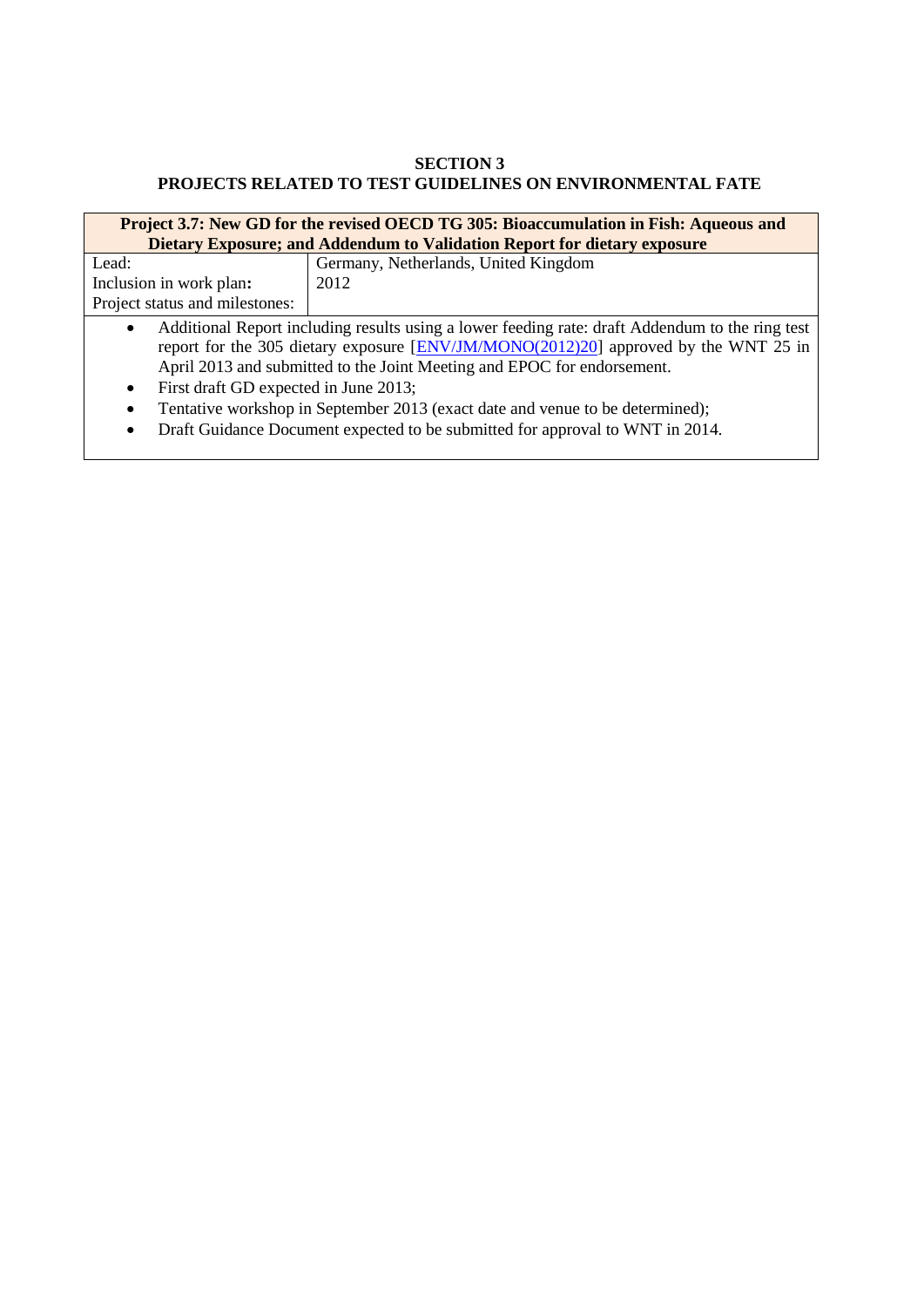## **SECTION 4: PROJECTS RELATED TO TEST GUIDELINES ON HEALTH EFFECTS**

|                                                                                                                              | Project 4.2: New TG 433: Fixed Dose Procedure as Alternative to TG 403                                                                                                          |  |  |
|------------------------------------------------------------------------------------------------------------------------------|---------------------------------------------------------------------------------------------------------------------------------------------------------------------------------|--|--|
| Lead:                                                                                                                        | United Kingdom                                                                                                                                                                  |  |  |
| Inclusion in work plan:                                                                                                      | 2001                                                                                                                                                                            |  |  |
| Project status and milestones:                                                                                               |                                                                                                                                                                                 |  |  |
| 1st version circulated in October 2002;<br>$\bullet$                                                                         |                                                                                                                                                                                 |  |  |
| $\bullet$                                                                                                                    | Version 2 and compilation of comments circulated for review in June 2004;                                                                                                       |  |  |
| ٠<br>performance of the alternative;                                                                                         | Expert group Meeting in Germany in February 2006; the meeting established a Performance<br>Assessment Group (PAG) to investigate the bio-statistical approaches and the overall |  |  |
| Progress presented at expert group meeting on acute inhalation toxicity, 7-9 November 2006,<br>$\bullet$<br>Washington D.C.; |                                                                                                                                                                                 |  |  |
| Progress report presented at WNT 19. WNT 19 agreed on the submission of acute inhalation<br>٠<br>projects as a package;      |                                                                                                                                                                                 |  |  |
| ٠<br>$\bullet$                                                                                                               | Issue on the use of "evident signs of toxicity" has to be resolved before PAG report is finalized;<br>Lead country decided to withdraw this project; project moved to Annex 1;  |  |  |
| $\bullet$                                                                                                                    | 2010: UK informed the WNT that they want to restart the work; WNT agreed that this project                                                                                      |  |  |
| ٠                                                                                                                            | should stay in Annex 1 of the work plan until 2011 WNT meeting<br>UK invited countries' laboratories to collect data to support the use of evident toxicity in acute            |  |  |
| inhalation toxicity in TG 433;<br>$\bullet$                                                                                  | UK meetings to provide laboratories with information on data collection on 16 April 2013, 25                                                                                    |  |  |
| June 2013.                                                                                                                   |                                                                                                                                                                                 |  |  |
|                                                                                                                              |                                                                                                                                                                                 |  |  |
|                                                                                                                              | Project 4.5: New TG for in vitro SHE Cell Transformation Assay                                                                                                                  |  |  |
| Lead:                                                                                                                        | France                                                                                                                                                                          |  |  |
| Inclusion in work plan:                                                                                                      | 2003                                                                                                                                                                            |  |  |
|                                                                                                                              |                                                                                                                                                                                 |  |  |
| Project status and milestones:                                                                                               |                                                                                                                                                                                 |  |  |
| $\bullet$                                                                                                                    | EC provided pre-validation and peer review reports in February 2011;                                                                                                            |  |  |
| ٠                                                                                                                            | WNT discussed the follow-up at its 2011 meeting;                                                                                                                                |  |  |
| Expert meeting held on 14-15 December 2011;<br>٠                                                                             |                                                                                                                                                                                 |  |  |
| $\bullet$                                                                                                                    | Submission of the expert group's recommendations to the WNT at its April 2012 meeting.                                                                                          |  |  |
| $\bullet$                                                                                                                    | WNT agreement to develop a draft TG at the April 2012 WNT meeting;                                                                                                              |  |  |
| $\bullet$                                                                                                                    | Comments on the first daft TG requested from the WNT in June 2012;                                                                                                              |  |  |
| $\bullet$                                                                                                                    | Expert group meeting discussed WNT comments on 24 September 2012;                                                                                                               |  |  |
|                                                                                                                              | Comments on the second draft TG requested from the WNT in October 2012;                                                                                                         |  |  |
|                                                                                                                              | Several conference calls from December 2012 to February 2013 to address the comments of the                                                                                     |  |  |
|                                                                                                                              | second WNT commenting round and solve issues raised by these comments;                                                                                                          |  |  |
|                                                                                                                              | An additional analysis was performed to support expert agreement on the choice of the pH and                                                                                    |  |  |
|                                                                                                                              | the respective sensitivity and specificity of the assay;                                                                                                                        |  |  |
|                                                                                                                              | Draft Test Guideline submitted for approval at the 2013 WNT meeting;                                                                                                            |  |  |
|                                                                                                                              | WNT in April 2013 postponed the approval of the draft TG until after a meeting with NC to                                                                                       |  |  |
| clarify points mainly related to the validation;                                                                             |                                                                                                                                                                                 |  |  |
|                                                                                                                              | A meeting will take place later in 2013, dates to be confirmed.                                                                                                                 |  |  |
|                                                                                                                              | Project 4.26: Cell Transformation Assay using Balb/c 3T3 cell line                                                                                                              |  |  |
| Lead:                                                                                                                        | Japan                                                                                                                                                                           |  |  |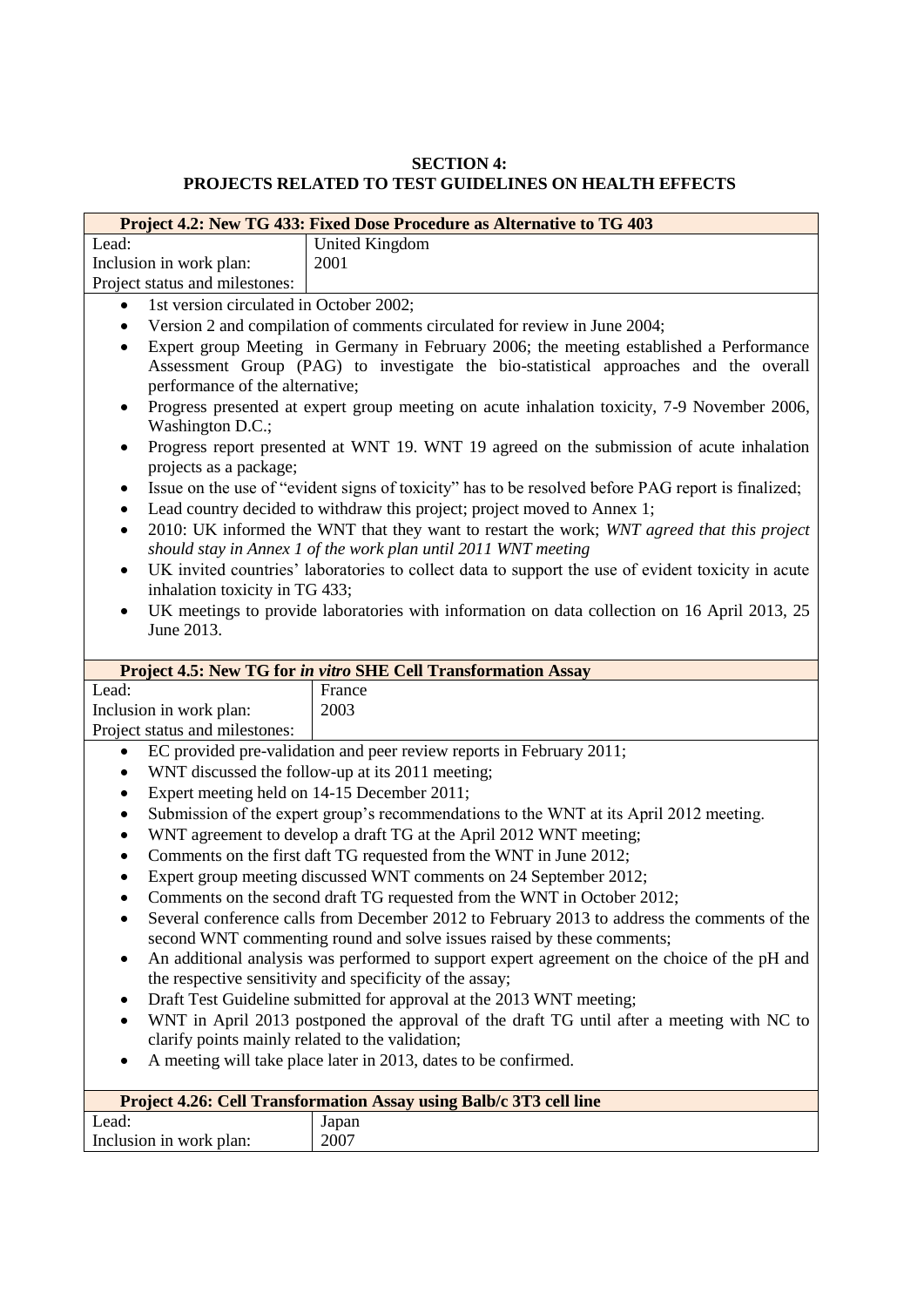| Project status and milestones:                                                                                                |                                                                                                   |  |
|-------------------------------------------------------------------------------------------------------------------------------|---------------------------------------------------------------------------------------------------|--|
| ٠                                                                                                                             | EC provided pre-validation and peer review reports in February 2011;                              |  |
| $\bullet$                                                                                                                     | WNT discussed the follow-up at its 2011 meeting;                                                  |  |
| Expert meeting held on 14-15 December 2011;<br>$\bullet$                                                                      |                                                                                                   |  |
|                                                                                                                               | Submission of the expert group's recommendations to the WNT at its April 2012 meeting;            |  |
| $\bullet$                                                                                                                     | WNT agreement that a few more chemicals should be tested with the BALB/c 3T3 to confirm           |  |
|                                                                                                                               | the performance of the assay and the statistical approach used for data interpretation before a   |  |
| Test Guideline is developed.                                                                                                  |                                                                                                   |  |
| Project 4.31: EDTA Activity - New TG: Human Recombinant Estrogen Receptor Alpha<br><b>Binding Assays (hrERA, 2 protocols)</b> |                                                                                                   |  |
| Lead:                                                                                                                         | United States + European Commission + Germany + Japan                                             |  |
| Inclusion in work plan:                                                                                                       | 2008                                                                                              |  |
| Project status and milestones:                                                                                                |                                                                                                   |  |
|                                                                                                                               | Validation plan discussed the meeting of the VMG-non animal (2007);                               |  |
|                                                                                                                               | Validation (complete) was presented at the meeting of the VMG-non animal (2010);                  |  |
|                                                                                                                               | Data analysis and compilation completed in 2011;                                                  |  |
|                                                                                                                               | Draft validation report expected early 2013, followed by a peer review starting in May 2013;      |  |
|                                                                                                                               | Draft TG expected to be submitted for a 1 <sup>st</sup> WNT commenting round in October 2013,     |  |
|                                                                                                                               | discussed at the VMG NA 11 and submitted for a 2 <sup>nd</sup> WNT commenting round by the end of |  |
| 2013.                                                                                                                         |                                                                                                   |  |
|                                                                                                                               | Draft Test Guideline expected to be submitted for approval at the 2014 WNT meeting                |  |
|                                                                                                                               |                                                                                                   |  |
|                                                                                                                               | Project 4.33: EDTA Activity - New TG: Stably Transfected Transcriptional Activation (STTA)        |  |
|                                                                                                                               | Assay for the detection of androgenic and anti-androgenic activity of chemicals                   |  |
| Lead:                                                                                                                         | Japan                                                                                             |  |
| Inclusion in work plan:                                                                                                       | 2008                                                                                              |  |
| Project status and milestones:                                                                                                |                                                                                                   |  |
|                                                                                                                               | Draft validation report and draft TG submitted to the Secretariat in 2010;                        |  |
| Draft validation report submitted to the VMG-non animal in December 2010;                                                     |                                                                                                   |  |
|                                                                                                                               | Peer review report available in February 2011;                                                    |  |
| Draft peer review report (with draft WNT Statement on the follow-up to the peer review)                                       |                                                                                                   |  |
| endorsed/agreed at the 2011 WNT meeting;                                                                                      |                                                                                                   |  |
| Discussion of chemicals to be included in an additional validation at the VMG-NA meeting;                                     |                                                                                                   |  |
| Additional validation expected to be completed in 2013, if possible.                                                          |                                                                                                   |  |
|                                                                                                                               |                                                                                                   |  |
|                                                                                                                               | Project 4.34: EDTA Activity - New TG for a stably Transfected Transactivation (STTA) Assay        |  |
|                                                                                                                               | for the detection of anti-estrogenic activity of chemicals                                        |  |
| Lead:                                                                                                                         | Japan                                                                                             |  |
| Inclusion in work plan:                                                                                                       | 2008                                                                                              |  |
| Project status and milestones:                                                                                                |                                                                                                   |  |
| Collection of validation data expected in $2nd$ quarter 2012;                                                                 |                                                                                                   |  |
|                                                                                                                               | Validation report and draft TG expected to be available by the end of 2013.                       |  |
| <b>Project 4.36: New TG: Comet Assay in Genotoxicity Testing</b>                                                              |                                                                                                   |  |
| Lead:                                                                                                                         | Japan                                                                                             |  |
| Inclusion in work plan:                                                                                                       | 2008                                                                                              |  |
| Project status and milestones:                                                                                                |                                                                                                   |  |
| Short presentation on Progress at WNT 21;                                                                                     |                                                                                                   |  |
|                                                                                                                               | Expert group meeting to review all genotoxicity methods held on 1-2 March 2011 in Paris;          |  |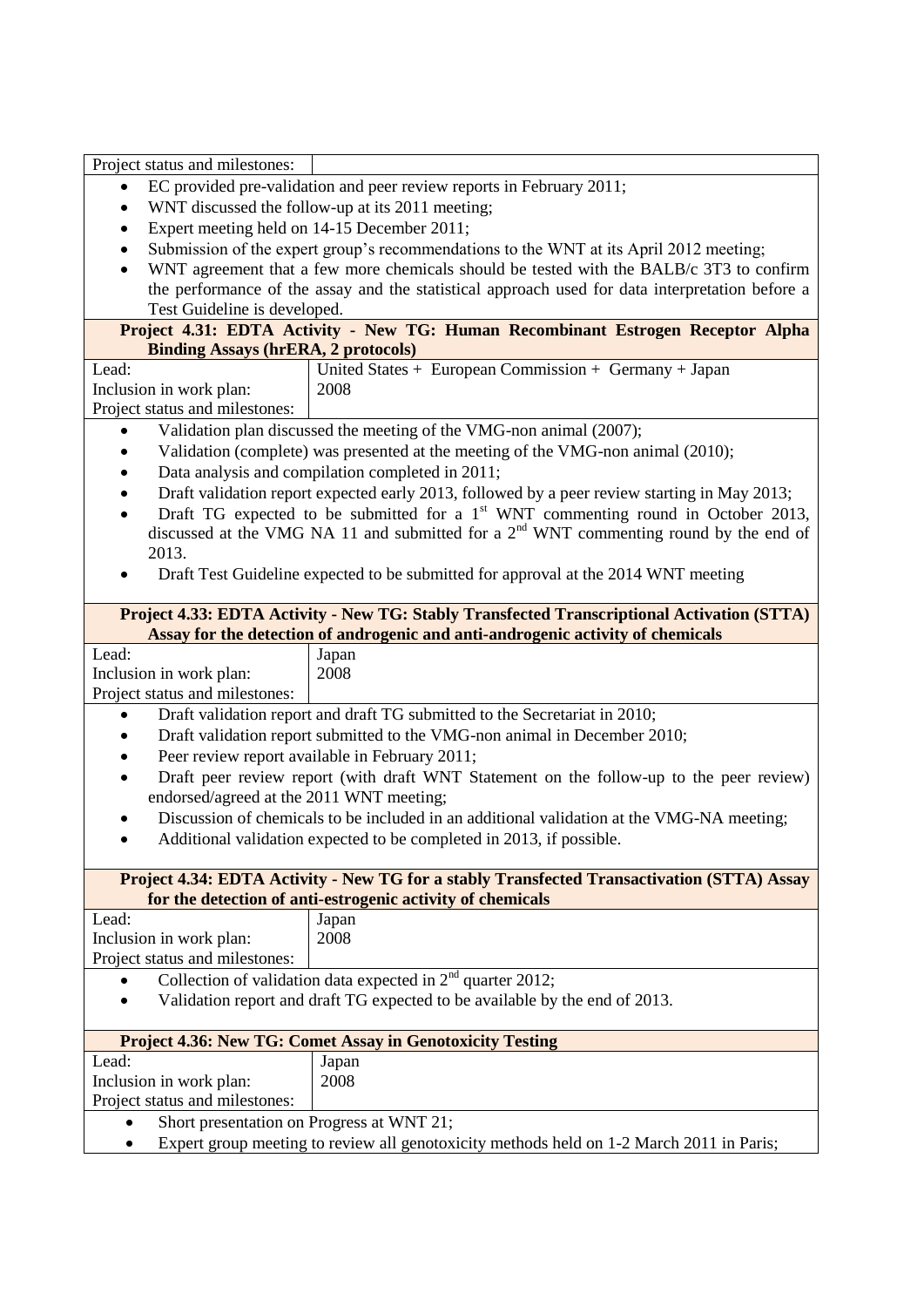- Submission of a draft validation report and draft Test Guideline early September 2012, to allow an initial review of these documents at the expert meeting on genotoxicity held on 25-27 September 2012 (Accelerate procedure requested by several EU countries);
- Revised validation report submitted early January 2013
- Peer review performed in January/February 2013
- Expert meeting on 19-21 March 2013;
- Request for WNT comments on the first draft Test Guideline expected in May 2013;
- Submission for WNT approval of the validation report, peer review report, and WNT agreement on the follow-up to the peer review at the 2013 WNT meeting.
- Validation and peer-review reports were approved by the WNT in April 2013 and will be submitted to the Joint Meeting for declassification.
- $\bullet$  1<sup>st</sup> WNT commenting round of the draft TG expected in June 2013.

# **Project 4.42: Update of TG 430:** *In vitro* **Skin Corrosion: Transcutaneous Electric Resistance (TER)**

Lead: Inclusion in work plan: Project status and milestones United States 2009

 Draft updated TG approved by the WNT in April 2013 and submitted to the Joint Meeting and EPOC for endorsement, then to Council for adoption and publication.

| Project 4.43: Update of TG 431: <i>In vitro</i> Skin Corrosion: Human Skin Model Test     |                      |
|-------------------------------------------------------------------------------------------|----------------------|
| Lead:                                                                                     | <b>United States</b> |
| Inclusion in work plan:                                                                   | 2009                 |
| Project status and milestones                                                             |                      |
| Draft updated TG approved by the WNT in April 2013 and submitted to the Joint Meeting and |                      |
| EPOC for endorsement, then to Council for adoption and publication.                       |                      |

| <b>EPI-MODEL24</b> | Project 4.44: TG for the use of an in vitro epidermal model to assess skin irritation: LabCyte |
|--------------------|------------------------------------------------------------------------------------------------|
| .ead               | Japan                                                                                          |

| Lead:                         | Japan |
|-------------------------------|-------|
| Inclusion in work plan:       | 2009  |
| Project status and milestones |       |

 Draft updated TG approved by the WNT in April 2013 and submitted to the Joint Meeting and EPOC for endorsement, then to Council for adoption and publication.

#### **Project 4.52: TG for the Cytosensor Microphysiometer Test Method: an In Vitro Method for Identifying Chemicals Not Classified as Irritant, as well as Occular Corrosive and Severe Irritant Chemicals**

| Lead:                         | European Commission |
|-------------------------------|---------------------|
|                               |                     |
| Inclusion in work plan:       | 2010                |
| Project status and milestones |                     |
|                               |                     |

- First draft TG submitted to the Secretariat end of June 2010 with information on the added value, scope and place in an assessment scheme, and potential Intellectual Property Rights elements;
- Request for expert nomination and first WNT commenting round in July 2010;
- Request for WNT comments on a revised draft in December 2010;
- Draft TG revised at the expert group meeting on 29-30 September 2011 in Ispra (Italy);
- Performance Standards under development;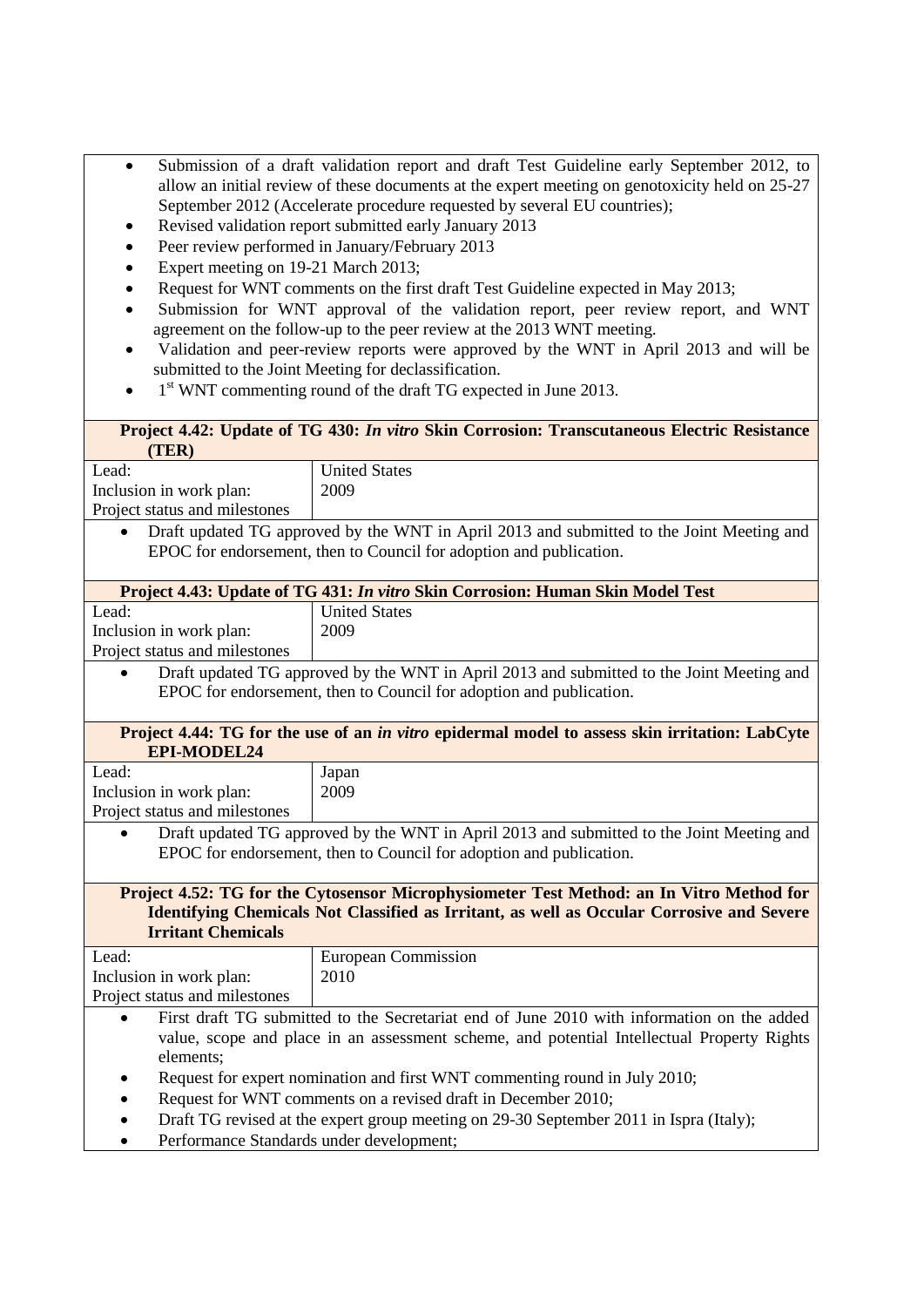- Draft TG, including Performance Standards, and a Streamlined Summary Document submitted to the WNT for approval at its 2013 WNT meeting;
- The WNT did not approve the draft TG and requested clarification on the domain of application of the bottom-up approach; a meeting of the eye irritation/corrosion expert group may be organised in 2013 to address remaining issues if the method is still supported.

|                                                                                               | Project 4.53: GD on Skin Irritation/Corrosion and related TGs                                    |  |
|-----------------------------------------------------------------------------------------------|--------------------------------------------------------------------------------------------------|--|
| Lead:                                                                                         | Germany                                                                                          |  |
| Inclusion in work plan:                                                                       | 2010                                                                                             |  |
| Project status and milestones                                                                 |                                                                                                  |  |
|                                                                                               | Expert meeting reviewed the different types of tools that can be used in a testing strategy, and |  |
| their applicability (19-21 October 2010, Berlin);                                             |                                                                                                  |  |
| $\bullet$                                                                                     | Work plan proposed by the expert meeting to develop the draft GD and related TGs submitted       |  |
| for WNT comments at the 2011 WNT meeting;                                                     |                                                                                                  |  |
|                                                                                               | Draft GD discussed at an expert meeting on 18-19 January 2012 in Helsinki (Finland);             |  |
|                                                                                               | Lead country is preparing a revised draft GD with the experts involved in the work;              |  |
| Discussion of the revised draft at an expert group meeting that will be held on 13-14<br>٠    |                                                                                                  |  |
| September 2012;                                                                               |                                                                                                  |  |
| $\bullet$                                                                                     | First expert commenting round expected in September 2013;                                        |  |
| Expert meeting planned in November 2013 in Berlin to review the GD and comments received<br>٠ |                                                                                                  |  |
| by then;                                                                                      |                                                                                                  |  |
| ٠                                                                                             | WNT commenting round to take place in December 2013;                                             |  |
| $\bullet$                                                                                     | Submission of the draft GD for WNT approval possibly expected in 2014.                           |  |
|                                                                                               |                                                                                                  |  |
|                                                                                               | Project 4.54: Validation of a Cell Transformation Assay Using Bhas 42 Cell Line for Detection    |  |
|                                                                                               | of Non-Genotoxic and Genotoxic Carcinogens                                                       |  |
| Lead:                                                                                         | Japan                                                                                            |  |
| Inclusion in work plan:                                                                       | 2010                                                                                             |  |
| Project status and milestones                                                                 |                                                                                                  |  |
| ٠                                                                                             | International validation studies were completed in 2010;                                         |  |
|                                                                                               | Discussion at an expert meeting held on 14-15 December 2011 at OECD;                             |  |
|                                                                                               | Final validation report and draft TG expected in 2012;                                           |  |
| Submission of peer review report expected in 2013.                                            |                                                                                                  |  |
|                                                                                               |                                                                                                  |  |
|                                                                                               | Project 4.55: GD on internal triggers for US/Canada (GD 117) and GD Supporting the TG for        |  |
|                                                                                               | an Extended One Generation Reproductive Toxicity Study (draft GD 151)                            |  |
| Lead:                                                                                         | Secretariat                                                                                      |  |
| Inclusion in work plan:                                                                       | 2010                                                                                             |  |
| Project status and milestones                                                                 |                                                                                                  |  |
|                                                                                               | • Draft GD approved by the WNT in April 2013 and submitted to the Joint Meeting for              |  |
| declassification.                                                                             |                                                                                                  |  |
|                                                                                               |                                                                                                  |  |
|                                                                                               | Project 4.57: Updated in vivo somatic cell genotoxicity TGs (TG 474 and 475)                     |  |
| Lead:                                                                                         | Canada                                                                                           |  |
| Inclusion in work plan:                                                                       | 2011                                                                                             |  |
| Project status and milestones:                                                                |                                                                                                  |  |
| $\bullet$                                                                                     | First expert meeting held on 1-2 March 2011;                                                     |  |
| Second expert meeting on 31 January - 2 February 2012;                                        |                                                                                                  |  |
| WNT comments on first draft updated TG 474 and TG 475 requested in July 2012;                 |                                                                                                  |  |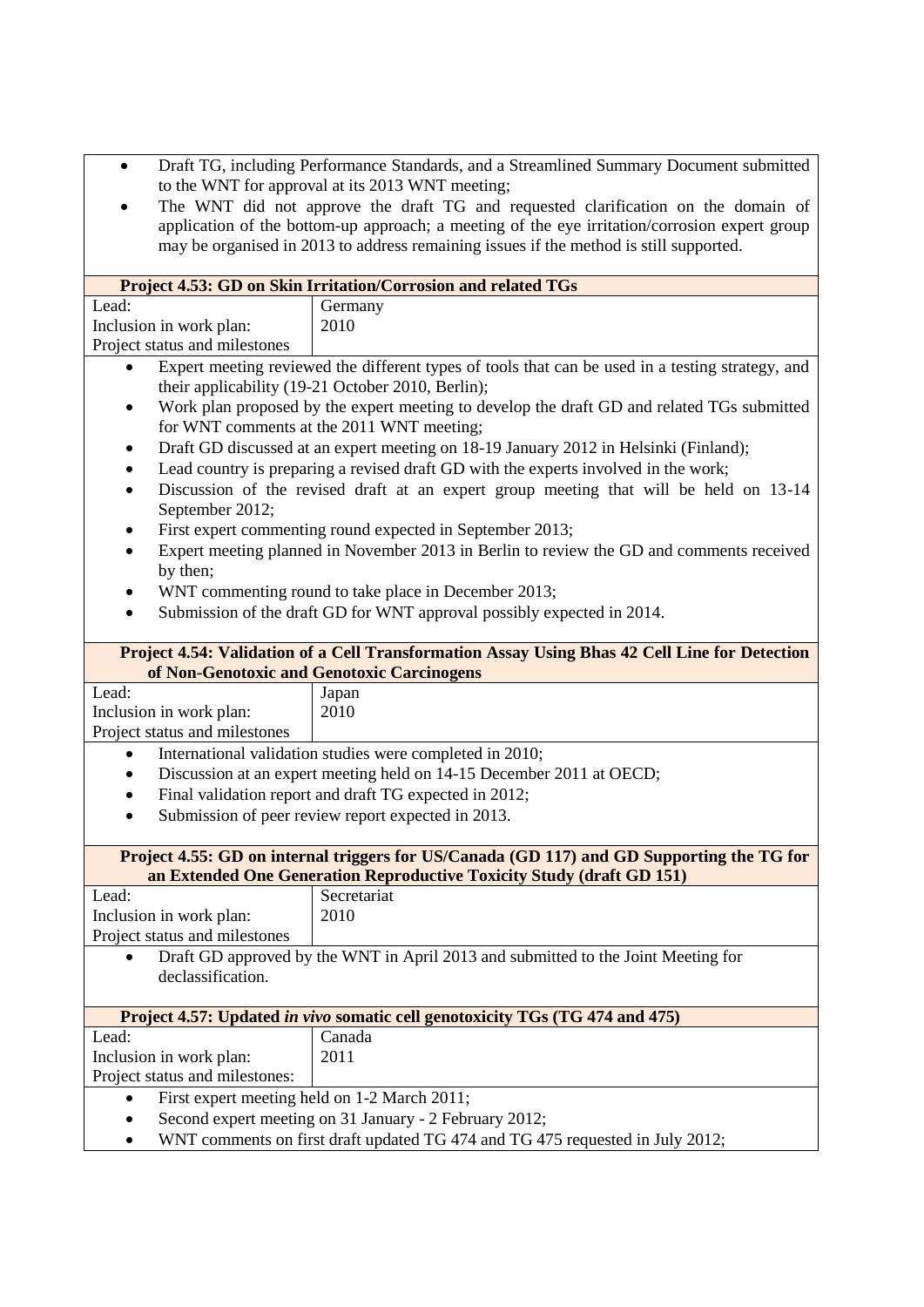- Third expert meeting held on 24-28 September 2012;
- Second WNT commenting round expected sometimes in 2013 for TG 474 and TG 475 respectively;
- TG 474 and TG 475 expected to be submitted for WNT approval at the 2014 WNT meeting.

|                                                                                                                                                                                          | Project 4.58: Updated in vivo germ cell genotoxicity TGs (TG 478 and 483)                   |  |
|------------------------------------------------------------------------------------------------------------------------------------------------------------------------------------------|---------------------------------------------------------------------------------------------|--|
| Lead:                                                                                                                                                                                    | Canada                                                                                      |  |
| Inclusion in work plan:                                                                                                                                                                  | 2011                                                                                        |  |
| Project status and milestones:                                                                                                                                                           |                                                                                             |  |
| First expert meeting held on 1-2 March 2011;<br>$\bullet$                                                                                                                                |                                                                                             |  |
| $\bullet$                                                                                                                                                                                | Second expert meeting on 31 January - 2 February 2012;                                      |  |
| ٠                                                                                                                                                                                        | Expert meeting held on 24-28 September 2012;                                                |  |
| ٠                                                                                                                                                                                        | First WNT commenting round expected mid-2013.                                               |  |
|                                                                                                                                                                                          |                                                                                             |  |
|                                                                                                                                                                                          | Project 4.59: New TG to separate the Mouse Lymphoma Assay from the current TG 476           |  |
| Lead:                                                                                                                                                                                    | United States, France                                                                       |  |
| Inclusion in work plan:                                                                                                                                                                  | 2011                                                                                        |  |
| Project status and milestones:                                                                                                                                                           |                                                                                             |  |
| $\bullet$                                                                                                                                                                                | First expert meeting held on 1-2 March 2011;                                                |  |
| ٠                                                                                                                                                                                        | Second expert meeting on 31 January - 2 February 2012;                                      |  |
| ٠                                                                                                                                                                                        | Third Expert meeting held on 24-28 September 2012;                                          |  |
| $\bullet$                                                                                                                                                                                | Request for comments from the WNT on first draft TG expected mid 2013.                      |  |
|                                                                                                                                                                                          |                                                                                             |  |
|                                                                                                                                                                                          | Project 4.60: Updated TGs for in vitro genotoxicity assays (TG 473, 476, 487)               |  |
| Lead:                                                                                                                                                                                    | Canada, Netherlands, France, United States                                                  |  |
| Inclusion in work plan:                                                                                                                                                                  | 2011                                                                                        |  |
| Project status and milestones:                                                                                                                                                           |                                                                                             |  |
| $\bullet$                                                                                                                                                                                | First expert meeting held on 1-2 March 2011;                                                |  |
| ٠                                                                                                                                                                                        |                                                                                             |  |
| Second expert meeting on 31 January - 2 February 2012;                                                                                                                                   |                                                                                             |  |
| Request for comments from the WNT on first draft updated TGs 473 and 487 in April 2012.<br>٠                                                                                             |                                                                                             |  |
| Third expert meeting held on 24-28 September 2012                                                                                                                                        |                                                                                             |  |
| Second request for WNT comments on TG 473 and on TG 487 mid-November 2012;<br>٠                                                                                                          |                                                                                             |  |
| Development of a report supporting statistical issues and data interpretation expected in May<br>2013.                                                                                   |                                                                                             |  |
| $\bullet$                                                                                                                                                                                | Request for comments from the WNT on first draft updated TGs 476 expected mid 2013          |  |
|                                                                                                                                                                                          | (together with new TG on MLA (see project 4.59));                                           |  |
|                                                                                                                                                                                          | TG 473 and TG 487 expected to be submitted for WNT approval at the 2014 WNT meeting.        |  |
|                                                                                                                                                                                          | Project 4.62: Revision of the introduction to the OECD TGs on genetic toxicity testing and  |  |
|                                                                                                                                                                                          | guidance on the selection and application of the assays                                     |  |
| Lead:                                                                                                                                                                                    | Netherlands, France, Canada, United States                                                  |  |
| Inclusion in work plan:                                                                                                                                                                  | 2011                                                                                        |  |
| Project status and milestones:                                                                                                                                                           |                                                                                             |  |
|                                                                                                                                                                                          |                                                                                             |  |
| First expert meeting held on 1-2 March 2011;<br>$\bullet$                                                                                                                                |                                                                                             |  |
| Second expert meeting on 31 January - 2 February 2012;<br>Expert meeting held on 24-28 September 2012.                                                                                   |                                                                                             |  |
|                                                                                                                                                                                          |                                                                                             |  |
| ٠                                                                                                                                                                                        | Request for comments from the WNT on first draft updated introduction expected later in the |  |
| TG review process;                                                                                                                                                                       |                                                                                             |  |
| Introduction expected to be submitted for approval together with the draft TGs<br>٠<br>In parallel development of a Guidance Document: 1 <sup>st</sup> draft expected to be sent for WNT |                                                                                             |  |
|                                                                                                                                                                                          |                                                                                             |  |

In parallel, development of a Guidance Document;  $1<sup>st</sup>$  draft expected to be sent for WNT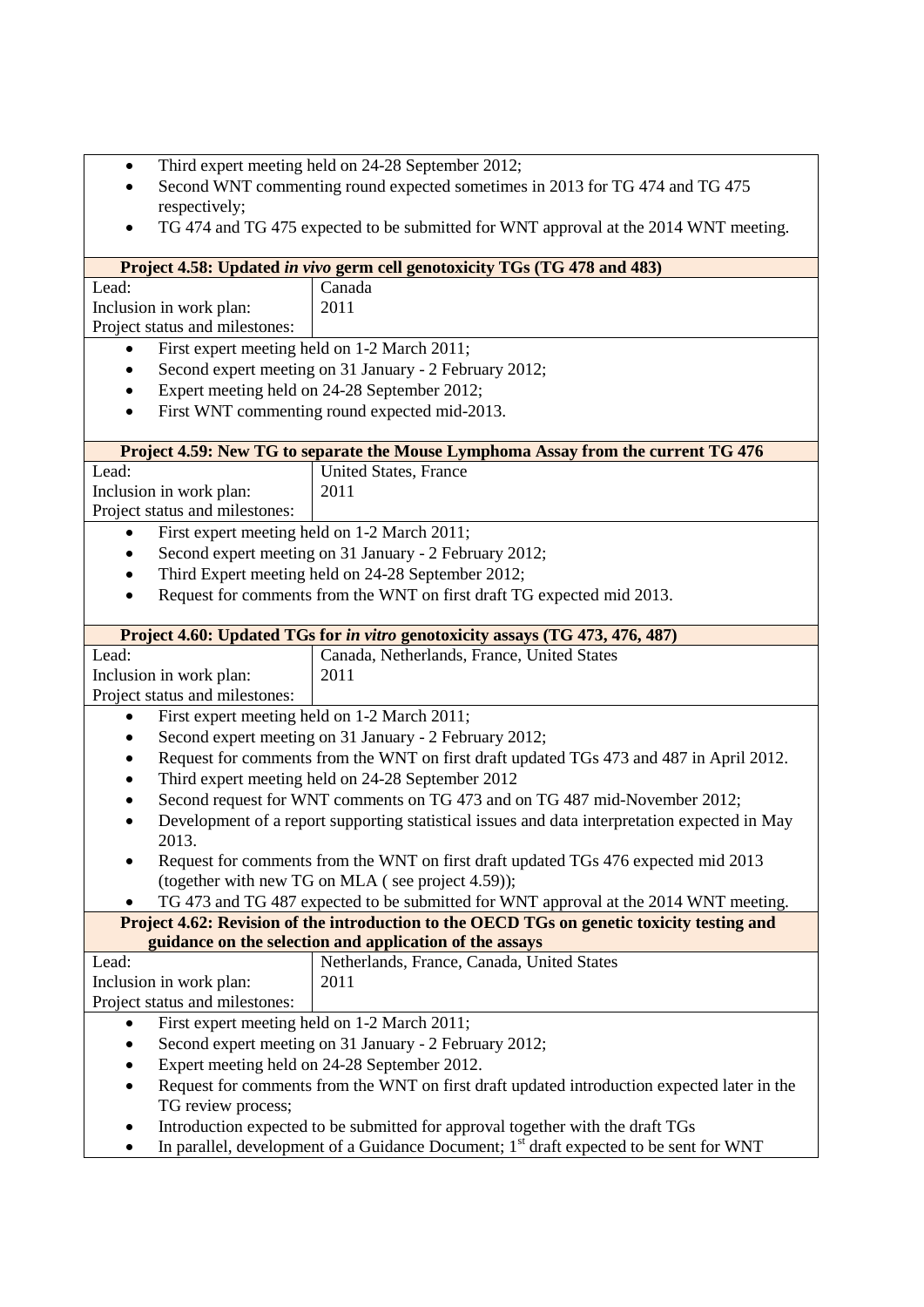| comments in 2014.                                                                                                                                                                                              |                                                                                               |  |
|----------------------------------------------------------------------------------------------------------------------------------------------------------------------------------------------------------------|-----------------------------------------------------------------------------------------------|--|
| Project 4.64: Transcriptional Assay for the Detection of Estrogenic and Anti-Estrogenic                                                                                                                        |                                                                                               |  |
| <b>Compounds using the MELN Cells</b>                                                                                                                                                                          |                                                                                               |  |
| Lead:                                                                                                                                                                                                          | <b>European Commission</b>                                                                    |  |
| Inclusion in work plan:                                                                                                                                                                                        | 2012                                                                                          |  |
| Project status and milestones:                                                                                                                                                                                 |                                                                                               |  |
| In vitro transactivation assay (2 protocols: one for a manual test method and one for a high<br>throughput test method);<br>Under validation;<br>Expected to be integrated to TG 455 and TG 457 (BG1Luc ER TA) |                                                                                               |  |
| <b>Potential of Chemicals</b>                                                                                                                                                                                  | Project 4.65: New TG: KeratinoSens: An in vitro Method for Identifying the Skin Sensitisation |  |
| Lead:                                                                                                                                                                                                          | <b>European Commission</b>                                                                    |  |
| Inclusion in work plan:                                                                                                                                                                                        | 2012                                                                                          |  |
| Project status and milestones:                                                                                                                                                                                 |                                                                                               |  |
|                                                                                                                                                                                                                | This method will be used to start populating the Adverse Outcome Pathway for Skin             |  |
|                                                                                                                                                                                                                | Sensitisation, which has been approved by the WNT;                                            |  |
| Peer review ongoing;                                                                                                                                                                                           |                                                                                               |  |
|                                                                                                                                                                                                                | Draft TG expected to be circulated to WNT for comments in 2013 (Q2).                          |  |
|                                                                                                                                                                                                                |                                                                                               |  |
|                                                                                                                                                                                                                | Project 4.66: New TG: Direct Peptide Reactivity Assay (DPRA): An In Chemico Method for        |  |
|                                                                                                                                                                                                                | <b>Identifying the Skin Sensitisation Potential of Chemicals</b>                              |  |
| Lead:                                                                                                                                                                                                          | <b>European Commission</b>                                                                    |  |
| Inclusion in work plan:                                                                                                                                                                                        | 2012                                                                                          |  |
| Project status and milestones:                                                                                                                                                                                 |                                                                                               |  |
|                                                                                                                                                                                                                |                                                                                               |  |
| This method will be used to start populating the Adverse Outcome Pathway for Skin<br>Sensitisation, which has been approved by the WNT;                                                                        |                                                                                               |  |
| Peer review ongoing;                                                                                                                                                                                           |                                                                                               |  |
|                                                                                                                                                                                                                |                                                                                               |  |
| Draft TG expected to be circulated to WNT for comments in early 2013 (Q2).                                                                                                                                     |                                                                                               |  |
| Project 4.67: Updated TG 431: Referencing of EST1000 Skin Corrosion Test in TG 431                                                                                                                             |                                                                                               |  |
| Lead:                                                                                                                                                                                                          |                                                                                               |  |
| Inclusion in work plan:                                                                                                                                                                                        | Germany<br>2012                                                                               |  |
| Project status and milestones:                                                                                                                                                                                 |                                                                                               |  |
|                                                                                                                                                                                                                |                                                                                               |  |
| Draft TG approved by the WNT in April 2013 and submitted to the Joint Meeting and EPOC                                                                                                                         |                                                                                               |  |
|                                                                                                                                                                                                                | for endorsement, then to Council for adoption and publication.                                |  |
|                                                                                                                                                                                                                |                                                                                               |  |
| Project 4.68: Updated TG 431: Referencing of SkinEthic Reconstructed Human Epidermis<br><b>Skin Corrosion Test in TG 431</b>                                                                                   |                                                                                               |  |
| Lead:                                                                                                                                                                                                          | France                                                                                        |  |
| Inclusion in work plan:                                                                                                                                                                                        | 2012                                                                                          |  |
| Project status and milestones:                                                                                                                                                                                 |                                                                                               |  |
|                                                                                                                                                                                                                | Draft TG approved by the WNT in April 2013 and submitted to the Joint Meeting and EPOC        |  |
| for endorsement, then to Council for adoption and publication.                                                                                                                                                 |                                                                                               |  |
|                                                                                                                                                                                                                |                                                                                               |  |
| Project 4.69: New TG: Short - Term Exposure Test (STE) for Identifying Ocular Irritants                                                                                                                        |                                                                                               |  |
|                                                                                                                                                                                                                |                                                                                               |  |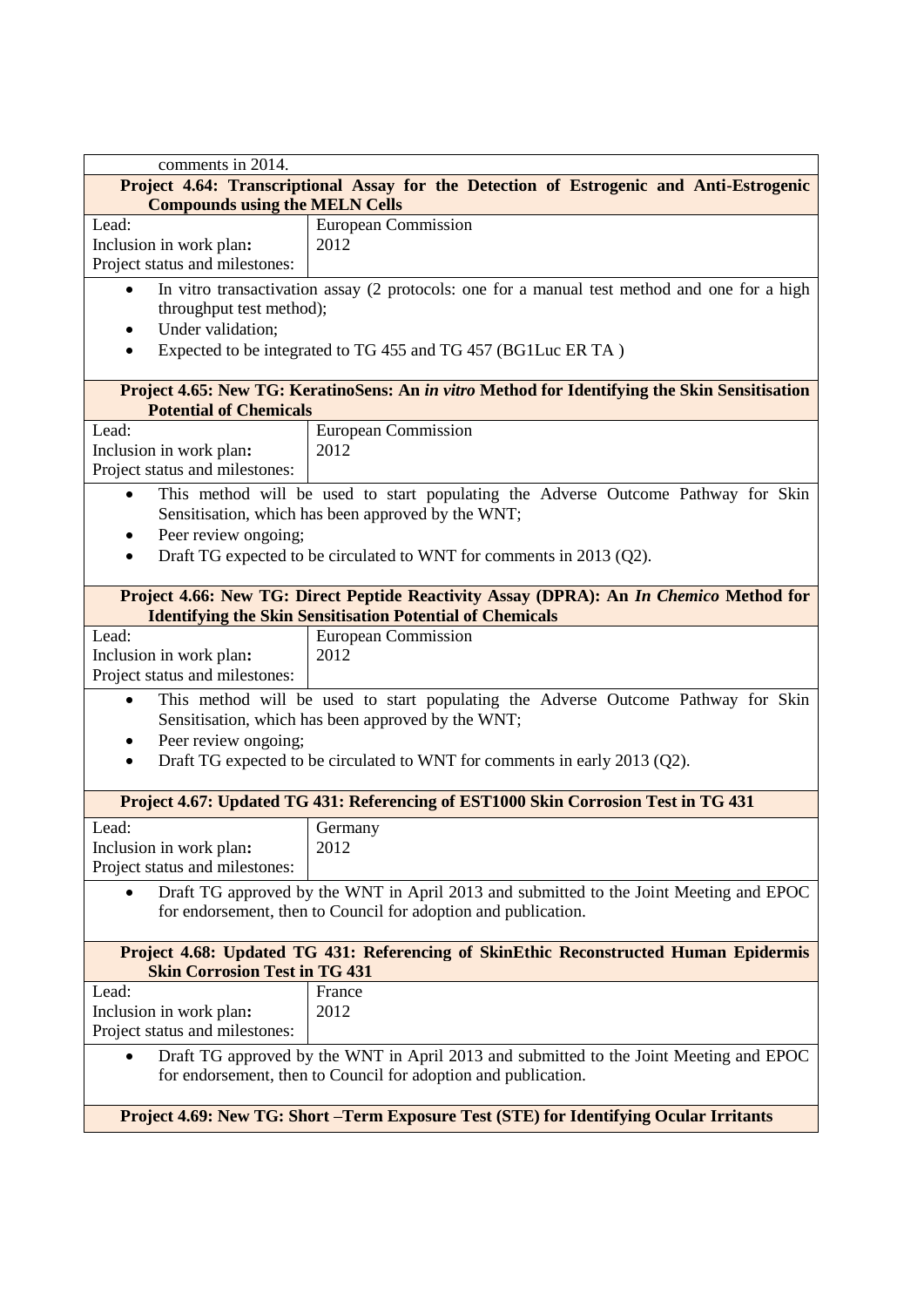| Lead:                                                                                                     | Japan                                                                                     |  |
|-----------------------------------------------------------------------------------------------------------|-------------------------------------------------------------------------------------------|--|
| Inclusion in work plan:                                                                                   | 2011                                                                                      |  |
| Project status and milestones:                                                                            |                                                                                           |  |
|                                                                                                           | Expert group met on 29-30 September 2011 and reviewed the SPSF;                           |  |
|                                                                                                           |                                                                                           |  |
|                                                                                                           | Revised SPSF and validation report submitted to WNT 24; SPSF approved;                    |  |
|                                                                                                           | Comments on the validation report expected from the WNT by October 2012;                  |  |
| $\bullet$                                                                                                 | Peer review report and draft Test Guideline expected in 2013.                             |  |
|                                                                                                           |                                                                                           |  |
|                                                                                                           | Project 4.70: Updated TG 437/TG 438 (BCOP and ICE test methods updated for the            |  |
|                                                                                                           | identification of chemicals not requiring classification for eye irritation/corrosion     |  |
| according to the GHS):                                                                                    |                                                                                           |  |
| Lead:                                                                                                     | European Commission, Netherlands, United States                                           |  |
| Inclusion in work plan:                                                                                   | 2011                                                                                      |  |
| Project status and milestones:                                                                            |                                                                                           |  |
|                                                                                                           |                                                                                           |  |
|                                                                                                           | Draft TGs and Streamlined Summary Documents approved by the WNT in April 2013 and         |  |
|                                                                                                           | submitted to the Joint Meeting and EPOC for endorsement, then to Council for adoption and |  |
| publication of the updated TGs.                                                                           |                                                                                           |  |
|                                                                                                           |                                                                                           |  |
|                                                                                                           | Project 4.71: Updated TG 421/TG 422 (Reproduction/Developmental Toxicity Screening        |  |
|                                                                                                           | Test)/(Combined Repeated Dose Toxicity Study with the Reproduction/Developmental          |  |
|                                                                                                           | <b>Toxicity Screening Test), Enhancement with ED-relevant endpoints</b>                   |  |
| Lead:                                                                                                     | Denmark                                                                                   |  |
| Inclusion in work plan:                                                                                   | 2013                                                                                      |  |
| Project status and milestones:                                                                            |                                                                                           |  |
|                                                                                                           |                                                                                           |  |
| 2013: review & first draft proposal for revision of TG 421/422. Moreover, discussion at VMG-<br>$\bullet$ |                                                                                           |  |
| mammalian teleconference(s) based on draft proposal.                                                      |                                                                                           |  |
| 2014: review and refined proposal. Draft revisions of TG 421/422 will be circulated to VMG-<br>$\bullet$  |                                                                                           |  |
| mammalian for comments. Further revision and meeting of the VMG-mammalian and                             |                                                                                           |  |
|                                                                                                           | agreement on revisions needed in TG 421/422 text. Submission to WNT NCs for comments and  |  |
| revision as appropriate end of 2014.                                                                      |                                                                                           |  |
| 2015: adoption at OECD.                                                                                   |                                                                                           |  |
|                                                                                                           |                                                                                           |  |
| <b>Project 4.72: Thyroid Scoping Document</b>                                                             |                                                                                           |  |
| Lead:                                                                                                     | Secretariat                                                                               |  |
| Inclusion in work plan:                                                                                   | 2013                                                                                      |  |
| Project status and milestones:                                                                            |                                                                                           |  |
|                                                                                                           |                                                                                           |  |
|                                                                                                           | Draft document to be circulated to the WNT for review mid-2013;                           |  |
|                                                                                                           | Draft document expected to be submitted to WNT in 2014 for approval.                      |  |
|                                                                                                           |                                                                                           |  |
|                                                                                                           | Project 4.73: New TG: Performance-Based Test Guideline on Androgen Receptor               |  |
| <b>Transactivation Assays</b>                                                                             |                                                                                           |  |
| Lead:                                                                                                     | <b>European Commission</b>                                                                |  |
| Inclusion in work plan:                                                                                   | 2013                                                                                      |  |
| Project status and milestones:                                                                            |                                                                                           |  |
|                                                                                                           |                                                                                           |  |
| SPSF is approved and may be merged with project 4.33 when the validation is completed.                    |                                                                                           |  |
| <b>Project 4.74: Toxicity Testing on Immature/Juvenile Rodents</b>                                        |                                                                                           |  |
|                                                                                                           |                                                                                           |  |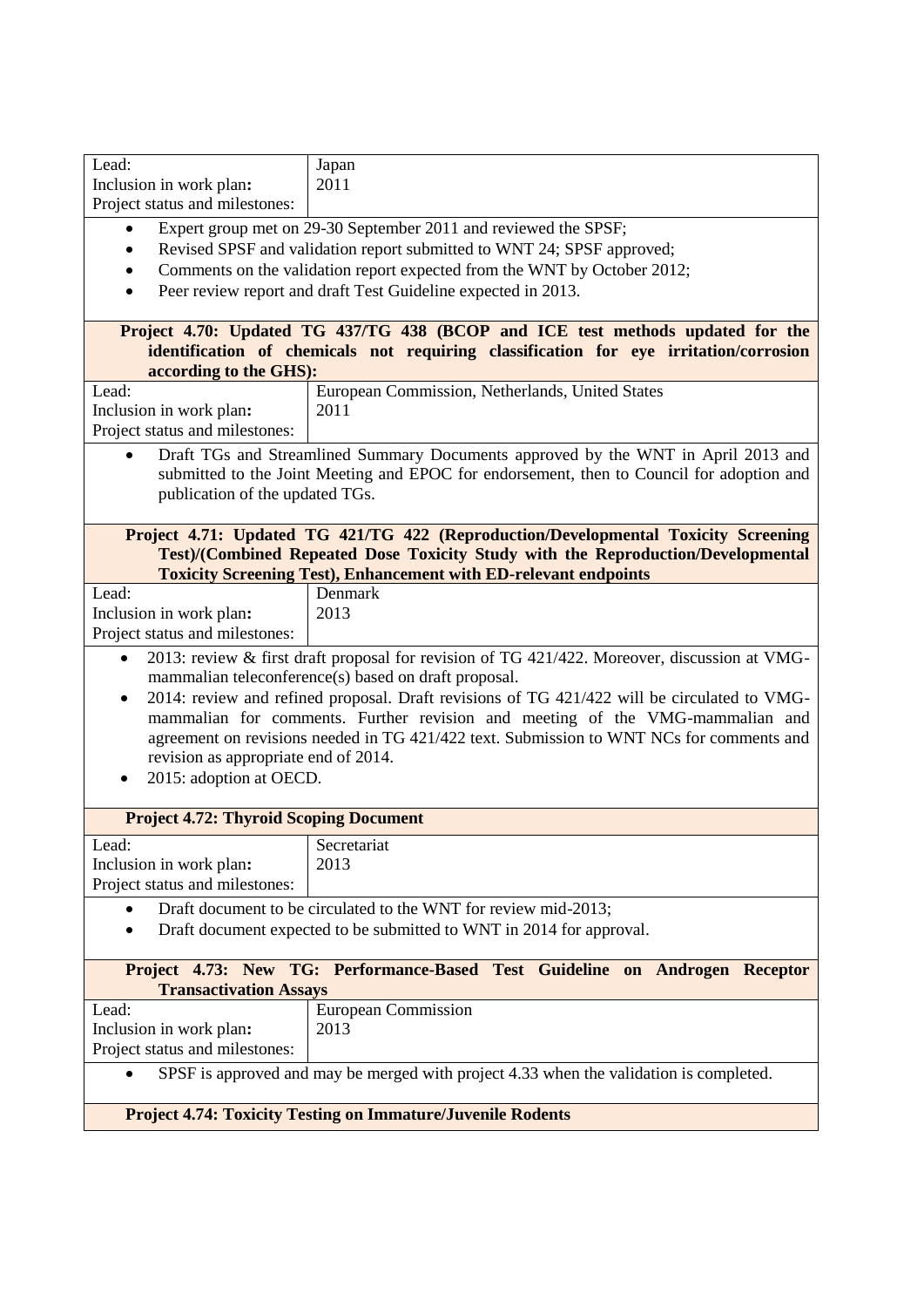| Lead:                                                                                                                                                   | Italy                                                                                             |  |
|---------------------------------------------------------------------------------------------------------------------------------------------------------|---------------------------------------------------------------------------------------------------|--|
| Inclusion in work plan:                                                                                                                                 | 2013                                                                                              |  |
| Project status and milestones:                                                                                                                          |                                                                                                   |  |
|                                                                                                                                                         | Project proposal was provisionally approved and the SPSF will be revised to indicate that the     |  |
|                                                                                                                                                         | project will start with a meta-analysis and an expert meeting to identify what might be needed;   |  |
|                                                                                                                                                         | the revised SPSF will also include a more detailed discussion of the relevance of the project in  |  |
|                                                                                                                                                         | the frame the assessment of risk related to children exposure, with particular reference to       |  |
|                                                                                                                                                         | REACH, PPPs and Biocides data requirements.                                                       |  |
|                                                                                                                                                         |                                                                                                   |  |
|                                                                                                                                                         | Project 4.75: New TG on human Cell Line Activation Test (h-CLAT): an in vitro method for          |  |
| Lead:                                                                                                                                                   | identifying the skin sensitisation potential of chemicals<br>Japan and European Commission        |  |
| Inclusion in work plan:                                                                                                                                 | 2013                                                                                              |  |
| Project status and milestones:                                                                                                                          |                                                                                                   |  |
|                                                                                                                                                         |                                                                                                   |  |
|                                                                                                                                                         | Validation study carried out, peer review on-going and ESAC statement expected by end 2013.       |  |
|                                                                                                                                                         | Project 4.76: Performance-Based Test Guideline for the establishment on human-derived             |  |
|                                                                                                                                                         | hepatic system to investigate biotransformation and toxicity of compounds by evaluation           |  |
| of CYP450 induction competence                                                                                                                          |                                                                                                   |  |
| Lead:                                                                                                                                                   | <b>European Commission</b>                                                                        |  |
| Inclusion in work plan:                                                                                                                                 | 2013                                                                                              |  |
| Project status and milestones:                                                                                                                          |                                                                                                   |  |
|                                                                                                                                                         | The validation report is planned to be presented to ESAC (ECVAM Scientific Advisory               |  |
|                                                                                                                                                         | Committee) in March 2013, for a peer-review in October 2013, followed by a draft ECVAM            |  |
| recommendation and public consultation.                                                                                                                 |                                                                                                   |  |
|                                                                                                                                                         |                                                                                                   |  |
|                                                                                                                                                         | Project 4.77: feasibility study for a Guidance Document on Study Designs, to be used in           |  |
| revisions to Guidelines                                                                                                                                 |                                                                                                   |  |
| Lead:                                                                                                                                                   | Netherlands                                                                                       |  |
| Inclusion in work plan:                                                                                                                                 | 2013                                                                                              |  |
| Project status and milestones:                                                                                                                          |                                                                                                   |  |
|                                                                                                                                                         | 2013: statistical evaluation of the study designs, followed by a feasibility study for a guidance |  |
|                                                                                                                                                         | document on study designs, to be used in revisions of specific Test Guidelines;                   |  |
|                                                                                                                                                         | 2013: create an expert group to comment on the feasibility study, commenting via email and if     |  |
|                                                                                                                                                         | needed face-to-face meeting if difficult issues;                                                  |  |
| $\bullet$                                                                                                                                               | If opinion of expert group is favourable on the development of a guidance document, an SPSF       |  |
| will be prepared in November 2013.                                                                                                                      |                                                                                                   |  |
|                                                                                                                                                         |                                                                                                   |  |
|                                                                                                                                                         | Project 4.78: Updated TG 488, Transgenic Rodent Somatic and Germ Cell Gene Mutation               |  |
| <b>Assays</b><br>Lead:                                                                                                                                  | Canada                                                                                            |  |
| Inclusion in work plan:                                                                                                                                 | 2013                                                                                              |  |
| Project status and milestones:                                                                                                                          |                                                                                                   |  |
|                                                                                                                                                         |                                                                                                   |  |
|                                                                                                                                                         | First step: bring text clarifications and corrections: completed at WNT in April 2013; the        |  |
| updated TG 488 was approved and will be submitted to JM and EPOC for endorsement and                                                                    |                                                                                                   |  |
| then to Council for adoption and published;                                                                                                             |                                                                                                   |  |
| Second step: Further update based on additional germ cell research and harmonisation with the<br>other in vivo Test Guidelines currently under revision |                                                                                                   |  |
| New updated TG 488 expected to be submitted to WNT approval in 2014                                                                                     |                                                                                                   |  |
|                                                                                                                                                         |                                                                                                   |  |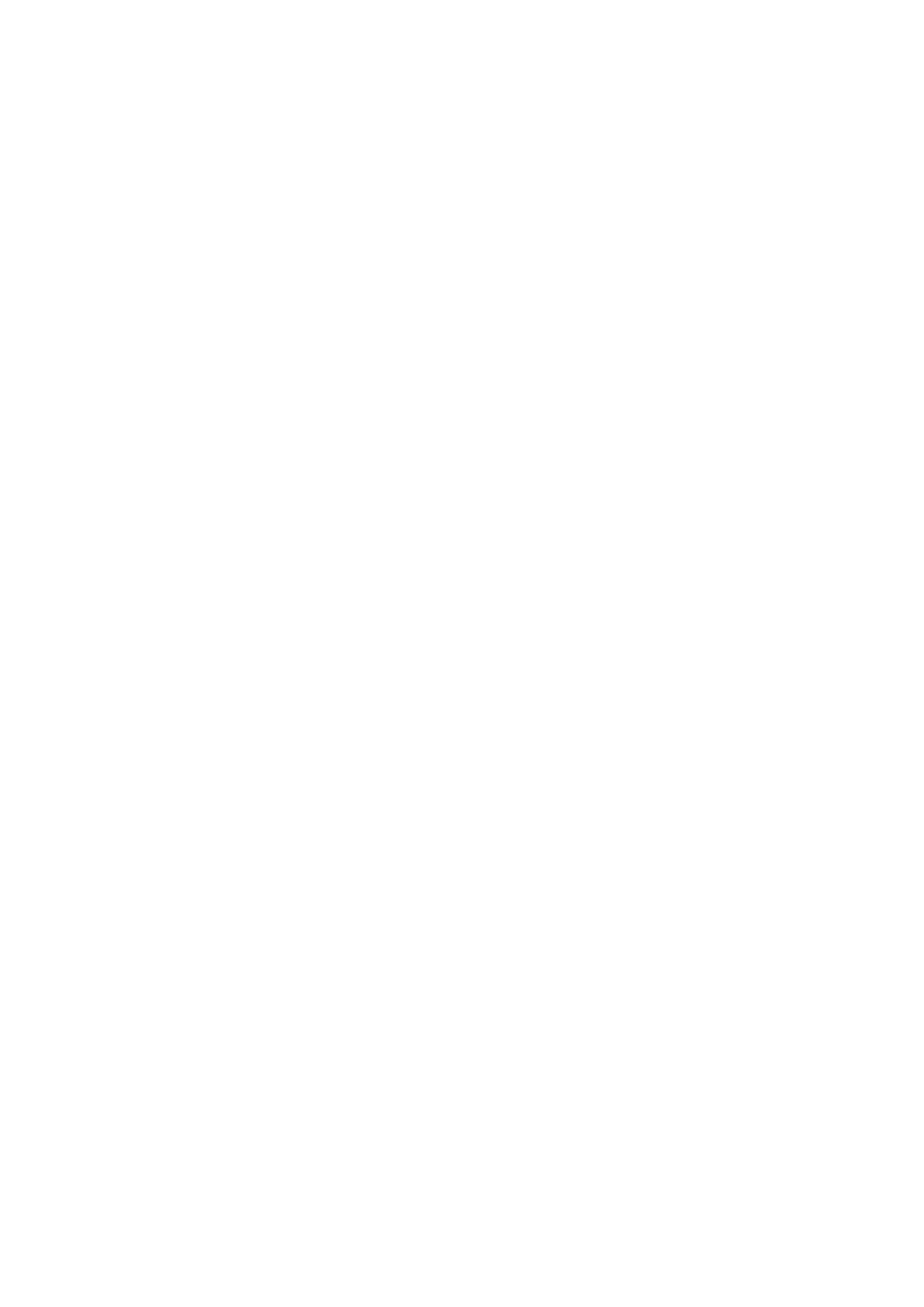## **SECTION 5: PROJECTS RELATED TO OTHER TEST GUIDELINES**

| Project 5.6: Five New TGs for Evaluating Efficacy of Microbicides Used on Non-Porous                                                                                                                                                                                                                                                                                                                                                                                                                                               |                                                                                                                                                                                           |  |
|------------------------------------------------------------------------------------------------------------------------------------------------------------------------------------------------------------------------------------------------------------------------------------------------------------------------------------------------------------------------------------------------------------------------------------------------------------------------------------------------------------------------------------|-------------------------------------------------------------------------------------------------------------------------------------------------------------------------------------------|--|
|                                                                                                                                                                                                                                                                                                                                                                                                                                                                                                                                    | Hard Surfaces: Bactericidal – Fungicidal – Mycobactericidal – Virucidal – Sporicidal                                                                                                      |  |
| Lead:                                                                                                                                                                                                                                                                                                                                                                                                                                                                                                                              | United States through the TF Biocides                                                                                                                                                     |  |
| Inclusion in work plan:                                                                                                                                                                                                                                                                                                                                                                                                                                                                                                            | 2007                                                                                                                                                                                      |  |
| Project status and milestones:                                                                                                                                                                                                                                                                                                                                                                                                                                                                                                     |                                                                                                                                                                                           |  |
| $\bullet$<br>endorsement.                                                                                                                                                                                                                                                                                                                                                                                                                                                                                                          | Draft document, including four test methods (i.e. all except sporicidal), was approved as a<br>Guidance Document by the WNT in April 2013 and submitted to the Joint Meeting and EPOC for |  |
|                                                                                                                                                                                                                                                                                                                                                                                                                                                                                                                                    | Project 5.9: Two new GDs (Livestock residues and Rotational crops), revision of CFT GD and<br>new Introduction to TGs Section 5A on Pesticide Residue Chemistry                           |  |
| Lead:                                                                                                                                                                                                                                                                                                                                                                                                                                                                                                                              | United States through the WG Pesticides                                                                                                                                                   |  |
| Inclusion in work plan:                                                                                                                                                                                                                                                                                                                                                                                                                                                                                                            | 2008                                                                                                                                                                                      |  |
| Project status and milestones:                                                                                                                                                                                                                                                                                                                                                                                                                                                                                                     |                                                                                                                                                                                           |  |
|                                                                                                                                                                                                                                                                                                                                                                                                                                                                                                                                    |                                                                                                                                                                                           |  |
| 1) New Guidance Document on livestock residues<br>Draft GD on Residues in Livestock submitted for comments and possible approval to the WNT by<br>written procedure in July 2012;<br>Draft GD, revised per WNT comments and approved in November 2012;<br>٠                                                                                                                                                                                                                                                                        |                                                                                                                                                                                           |  |
| Submitted to the Joint Meeting for declassification and further publication in both series on<br>٠<br>Testing & Assessment and Pesticides (2013).                                                                                                                                                                                                                                                                                                                                                                                  |                                                                                                                                                                                           |  |
| 2) Updating of 2011 Guidance Document on Crop Field Trials<br>RCEG meeting in New Zealand at OECD RSG on 27-28 November 2012 to discuss the updating<br>of the 2011 CFT Guidance Document;<br>First draft updated CFT GD expected in 2013.                                                                                                                                                                                                                                                                                         |                                                                                                                                                                                           |  |
| 3) New Guidance Document on Rotational Crops:<br>RCEG meeting in New Zealand at OECD RSG on 27-28 November 2012 to discuss the<br>development of a new GD on rotational crops;<br>First draft GD on rotational crops expected in 2013.<br>٠<br>4) New Introduction to the Test Guidelines Section 5-A on Pesticide Residue Chemistry: (i) WNT<br>commenting round of draft Introduction in November 2012-January 2013; (ii) approved by WNT25 in<br>April 2013; and (iii) submitted to the Joint Meeting and EPOC for endorsement. |                                                                                                                                                                                           |  |
|                                                                                                                                                                                                                                                                                                                                                                                                                                                                                                                                    | Project 5.10: New TG: Testing Efficacy of Porous and Non-Porous Treated Articles (EBTA)                                                                                                   |  |
| Lead:                                                                                                                                                                                                                                                                                                                                                                                                                                                                                                                              | Germany through the TF Biocides                                                                                                                                                           |  |
| Inclusion in work plan:<br>Project status and milestones:                                                                                                                                                                                                                                                                                                                                                                                                                                                                          | 2011                                                                                                                                                                                      |  |
| Expert Group on Efficacy of Biocides to Treat Articles (EBTA) established under the TFB in<br>$\bullet$<br>2008.<br>Review of the first draft TG by the WNT: commenting round November 2012-31 January 2013;<br>٠<br>Revision of draft TG by the project leaders;<br>٠<br>Next commenting round of draft TG and draft validation report anticipated for mid of 2013;<br>٠<br>Draft TG and draft validation report expected to be submitted to WNT 26 in 2014.<br>٠                                                                 |                                                                                                                                                                                           |  |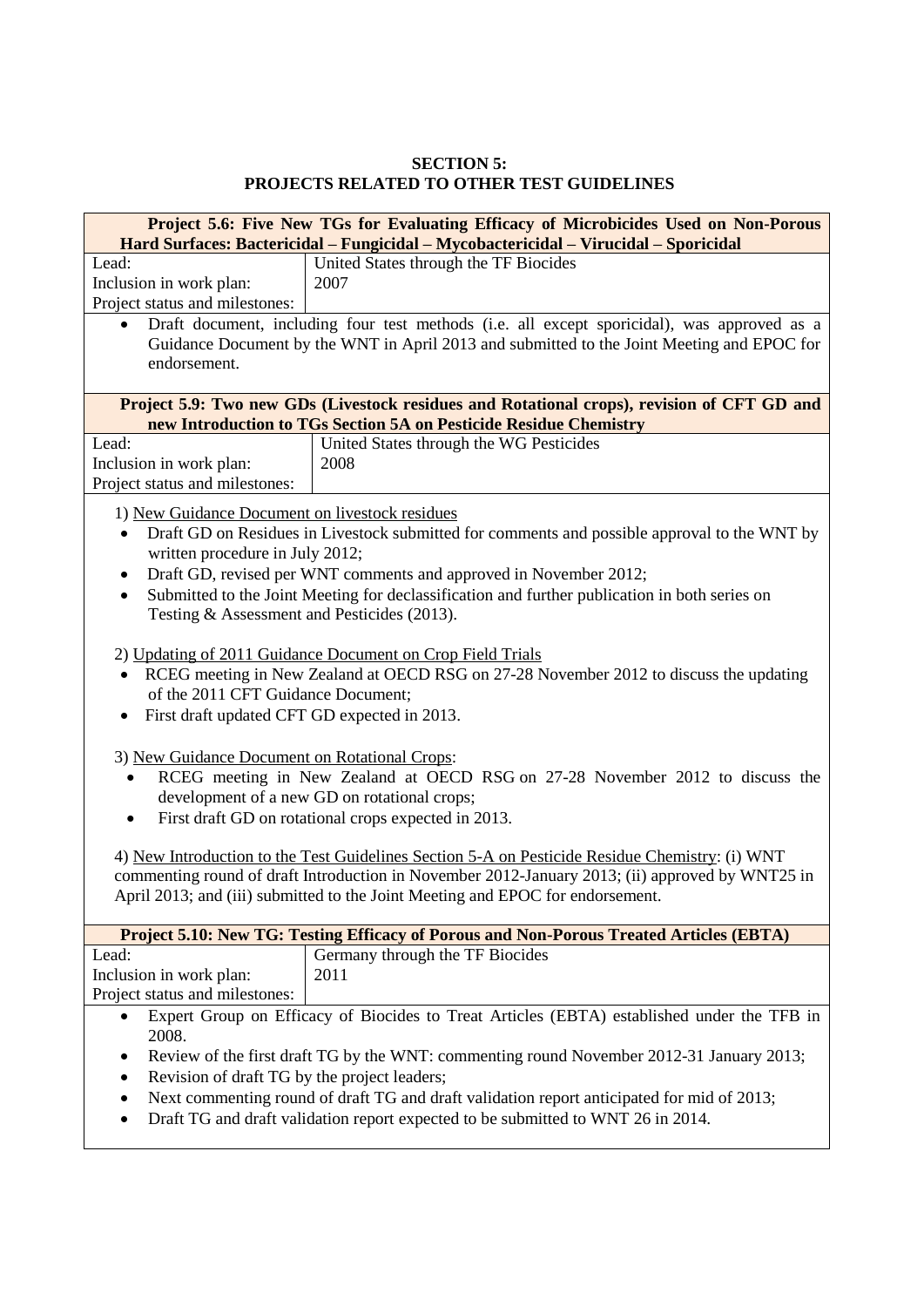| Project 5.11: New GD on the Testing the Efficacy of Baits against Ants                           |                                                                                                                                                                                          |  |
|--------------------------------------------------------------------------------------------------|------------------------------------------------------------------------------------------------------------------------------------------------------------------------------------------|--|
| Lead:                                                                                            | Germany through the TF Biocides                                                                                                                                                          |  |
| Inclusion in work plan:                                                                          | 2011                                                                                                                                                                                     |  |
| Project status and milestones:                                                                   |                                                                                                                                                                                          |  |
| $\bullet$                                                                                        | Draft GD approved by the WNT in April 2013 and submitted to the Joint Meeting for                                                                                                        |  |
| declassification.                                                                                |                                                                                                                                                                                          |  |
|                                                                                                  |                                                                                                                                                                                          |  |
|                                                                                                  | Project 5.12: GD on Sample Preparation and Dosimetry for the Safety Testing of Manufactured<br>Nanomaterials, and possible further activities                                            |  |
| Lead:                                                                                            | Working Party on manufactured nanomaterials (WPMN)                                                                                                                                       |  |
| Inclusion in work plan:                                                                          | 2010                                                                                                                                                                                     |  |
| Project status and milestones:                                                                   |                                                                                                                                                                                          |  |
| $\bullet$                                                                                        | Revised Guidance Document published in the Series on the Safety of Nanomaterials, No. 36,                                                                                                |  |
| 2012;                                                                                            |                                                                                                                                                                                          |  |
| ٠                                                                                                | Possible further work on the development of physical-chemical Test Guideline(s) for the                                                                                                  |  |
| characterisation and dosing of nanomaterials                                                     |                                                                                                                                                                                          |  |
|                                                                                                  |                                                                                                                                                                                          |  |
|                                                                                                  | Project 5.13: New GD for Pesticide Terrestrial Field Dissipation Studies, including a Crosswalk                                                                                          |  |
|                                                                                                  | between North America and European Ecoregions                                                                                                                                            |  |
|                                                                                                  |                                                                                                                                                                                          |  |
| Lead:                                                                                            | Canada, USA and EFSA through the WG Pesticides                                                                                                                                           |  |
| Inclusion in work plan:                                                                          | 2013                                                                                                                                                                                     |  |
| Project status and milestones:                                                                   |                                                                                                                                                                                          |  |
| $\bullet$                                                                                        | First draft GD expected for WNT & WGP commenting round in the first half of 2013;                                                                                                        |  |
| $\bullet$                                                                                        | Revision of the draft GD in the second half of 2013;                                                                                                                                     |  |
| $\bullet$                                                                                        | Number of additional review round(s) as needed;                                                                                                                                          |  |
| $\bullet$                                                                                        | Expected submission of draft GD for approval at WNT26 in 2014.                                                                                                                           |  |
|                                                                                                  |                                                                                                                                                                                          |  |
|                                                                                                  | Project 5.14: New GD for Single Laboratory Validation of Quantitative Analytical Methods in<br>support of pre- and post-registration data requirements for biocidal and plant protection |  |
| products                                                                                         |                                                                                                                                                                                          |  |
| Lead:                                                                                            | Ireland and US through the TF Biocides                                                                                                                                                   |  |
| Inclusion in work plan:                                                                          | 2013                                                                                                                                                                                     |  |
| Project status and milestones:                                                                   |                                                                                                                                                                                          |  |
|                                                                                                  |                                                                                                                                                                                          |  |
|                                                                                                  | Establishment of an <i>ad hoc</i> Expert Group on Biocide Chemistry in August 2012 (the EGBC is                                                                                          |  |
| chaired by Ireland and involves experts from Australia, Belgium, Canada, Germany, Netherlands,   |                                                                                                                                                                                          |  |
| Sweden, US, UK and EC);                                                                          |                                                                                                                                                                                          |  |
| Several teleconferences of the EGBC between September 2012 and February 2013;<br>٠               |                                                                                                                                                                                          |  |
| First draft GD on validation of quantitative analytical methods available in February 2013;<br>٠ |                                                                                                                                                                                          |  |
| Commenting round of the draft GD through the TFB & WNT (planned April-June 2013);<br>٠           |                                                                                                                                                                                          |  |
| Revision of the draft GD in the second half of 2013;<br>٠                                        |                                                                                                                                                                                          |  |
| Number of additional review round(s) as needed;<br>$\bullet$                                     |                                                                                                                                                                                          |  |
| Expected submission of draft GD for approval at WNT26 in 2014.<br>$\bullet$                      |                                                                                                                                                                                          |  |
|                                                                                                  |                                                                                                                                                                                          |  |
|                                                                                                  | <b>Project 5.15: New GD on Storage Stability of Biocidal Products</b>                                                                                                                    |  |
| Lead:                                                                                            | Ireland and US through the TF Biocides                                                                                                                                                   |  |
| Inclusion in work plan:                                                                          | 2013                                                                                                                                                                                     |  |
| Project status and milestones:                                                                   |                                                                                                                                                                                          |  |
|                                                                                                  |                                                                                                                                                                                          |  |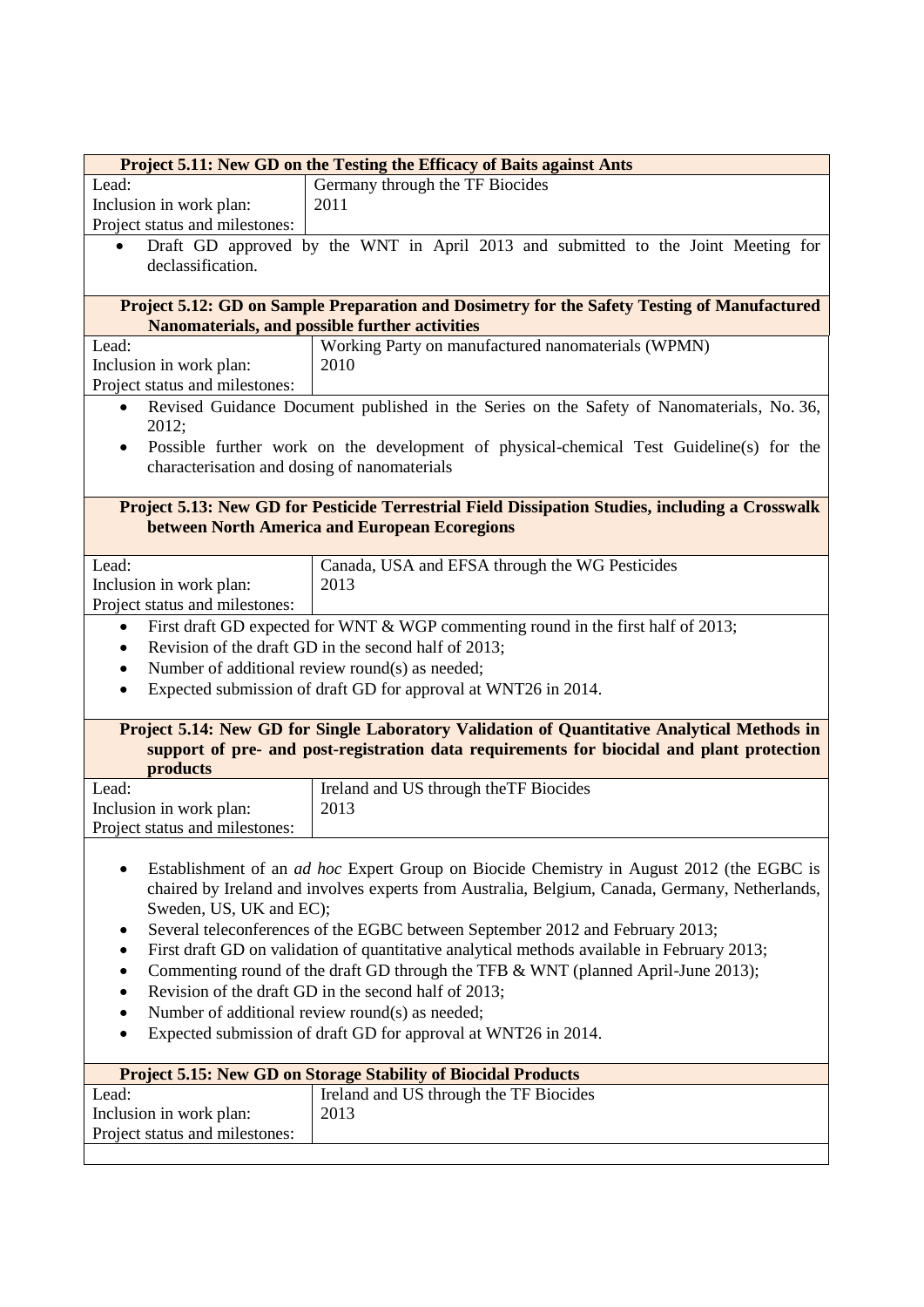- Establishment of an *ad hoc* Expert Group on Biocide Chemistry in August 2012 (see above project 5.14);
- teleconferences of the EGBC approximately every 2-3 months;
- First draft GD on storage stability expected to be available for review by Mid of 2013;
- Number of TFB & WNT commenting round(s) as needed;
- Possible submission of draft GD for approval at WNT26 in 2014.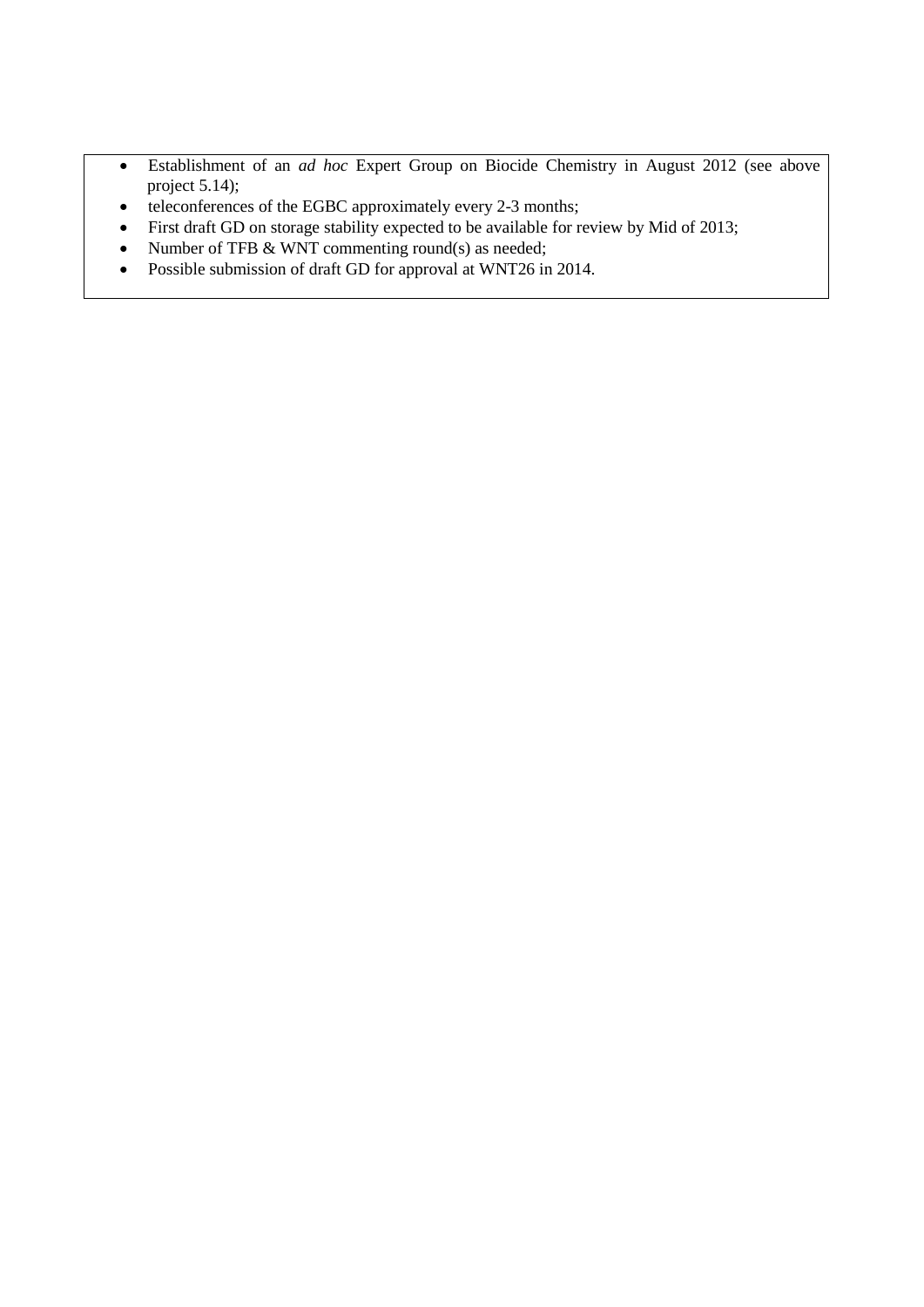| PROJECTS OF A GENERAL NATURE                                                                                                                                                                               |                                                                                                   |  |
|------------------------------------------------------------------------------------------------------------------------------------------------------------------------------------------------------------|---------------------------------------------------------------------------------------------------|--|
|                                                                                                                                                                                                            | <b>Project 0.3: Updating /Maintaining TGP Web pages</b>                                           |  |
| Lead:                                                                                                                                                                                                      | Secretariat                                                                                       |  |
| Inclusion in the work plan:                                                                                                                                                                                | Continuous effort                                                                                 |  |
| Project status and milestones:                                                                                                                                                                             |                                                                                                   |  |
| $\bullet$                                                                                                                                                                                                  | Thorough revision of TGP Web pages, including Endocrine Disrupters WebPages;                      |  |
| $\bullet$                                                                                                                                                                                                  | Public site was re-designed, and includes important information on the Test Guidelines (and draft |  |
| ones), the publications in Testing and Assessment Series (and draft ones), the list of National                                                                                                            |                                                                                                   |  |
|                                                                                                                                                                                                            | Coordinators, animal welfare and Test Guidelines for in vitro test methods, work on endocrine     |  |
| disrupters, TGP workplan.                                                                                                                                                                                  |                                                                                                   |  |
| <b>Project 0.5: Templates for new and revised TGs</b>                                                                                                                                                      |                                                                                                   |  |
| Lead:                                                                                                                                                                                                      | Secretariat + NCs                                                                                 |  |
| Inclusion in work plan:                                                                                                                                                                                    | 2004                                                                                              |  |
| Project status and milestones:                                                                                                                                                                             |                                                                                                   |  |
| Workshop held 14-16 June 2004;                                                                                                                                                                             |                                                                                                   |  |
| 86 templates agreed by the JM;<br>$\bullet$                                                                                                                                                                |                                                                                                   |  |
| $\bullet$                                                                                                                                                                                                  | Preparation of new or revised templates, if appropriate for all new or revised TGs;               |  |
| ٠                                                                                                                                                                                                          | Secretariat submitted a paper explaining the process at WNT 19;                                   |  |
| $\bullet$                                                                                                                                                                                                  | Guidance on template preparation/revision by lead countries available in July 2008;               |  |
| $\bullet$                                                                                                                                                                                                  | The Secretariat will contact NCs as new or updated TGs are adopted.                               |  |
|                                                                                                                                                                                                            |                                                                                                   |  |
|                                                                                                                                                                                                            | Project 0.7: Work on Adverse Outcome Pathways, Toxicogenomics and molecular screening             |  |
| Lead:                                                                                                                                                                                                      | Secretariat + IPCS                                                                                |  |
| Inclusion in work plan:                                                                                                                                                                                    | 2003                                                                                              |  |
| Project status and milestones:                                                                                                                                                                             |                                                                                                   |  |
| $\bullet$                                                                                                                                                                                                  | Fifth meeting of the Extended Advisory Group on 7-8 June 2012 at OECD. Proposal to launch the     |  |
| programme for the development of Adverse Outcome Pathways (AOPs), approved by the Joint                                                                                                                    |                                                                                                   |  |
| Meeting in November 2013.                                                                                                                                                                                  |                                                                                                   |  |
| A workshop "Moving Forward in Human Cancer Risk Assessment in the Genomics Era 2.0" took<br>place on 16-17 May, organised by the University of Maastricht and ILSI/HESI;                                   |                                                                                                   |  |
|                                                                                                                                                                                                            |                                                                                                   |  |
| The sixth meeting of the Extended Advisory Group, held in Paris on 14-15 May 2013.                                                                                                                         |                                                                                                   |  |
| The AOP development programme has developed its own work plan which is available to the WNT<br>$\bullet$<br>in a separate document; information including projects on the work plan and relevant documents |                                                                                                   |  |
| (guidance, template and submission form) will be made publicly available.                                                                                                                                  |                                                                                                   |  |
| A drafting group is working on the development of guiding principles for the high throughput                                                                                                               |                                                                                                   |  |
| screening and non-standardised test methods;                                                                                                                                                               |                                                                                                   |  |
| A drafting group is working on the development of a user's manual for the AOP development                                                                                                                  |                                                                                                   |  |
| work;                                                                                                                                                                                                      |                                                                                                   |  |
| The 26 <sup>th</sup> WNT will have a focus session on AOPs.                                                                                                                                                |                                                                                                   |  |
|                                                                                                                                                                                                            |                                                                                                   |  |
| Project 0.8: EDTA Activity: Information Exchange on (Q)SAR Methods for ED Assessment                                                                                                                       |                                                                                                   |  |
| Lead:                                                                                                                                                                                                      | <b>United States</b>                                                                              |  |
| Inclusion in work plan:                                                                                                                                                                                    | 2003                                                                                              |  |
| Project status and milestones:                                                                                                                                                                             |                                                                                                   |  |
|                                                                                                                                                                                                            | Task Group established in November 2004, lead by EC/JRC/ECB;                                      |  |
| $1st$ meeting in June 2005;                                                                                                                                                                                |                                                                                                   |  |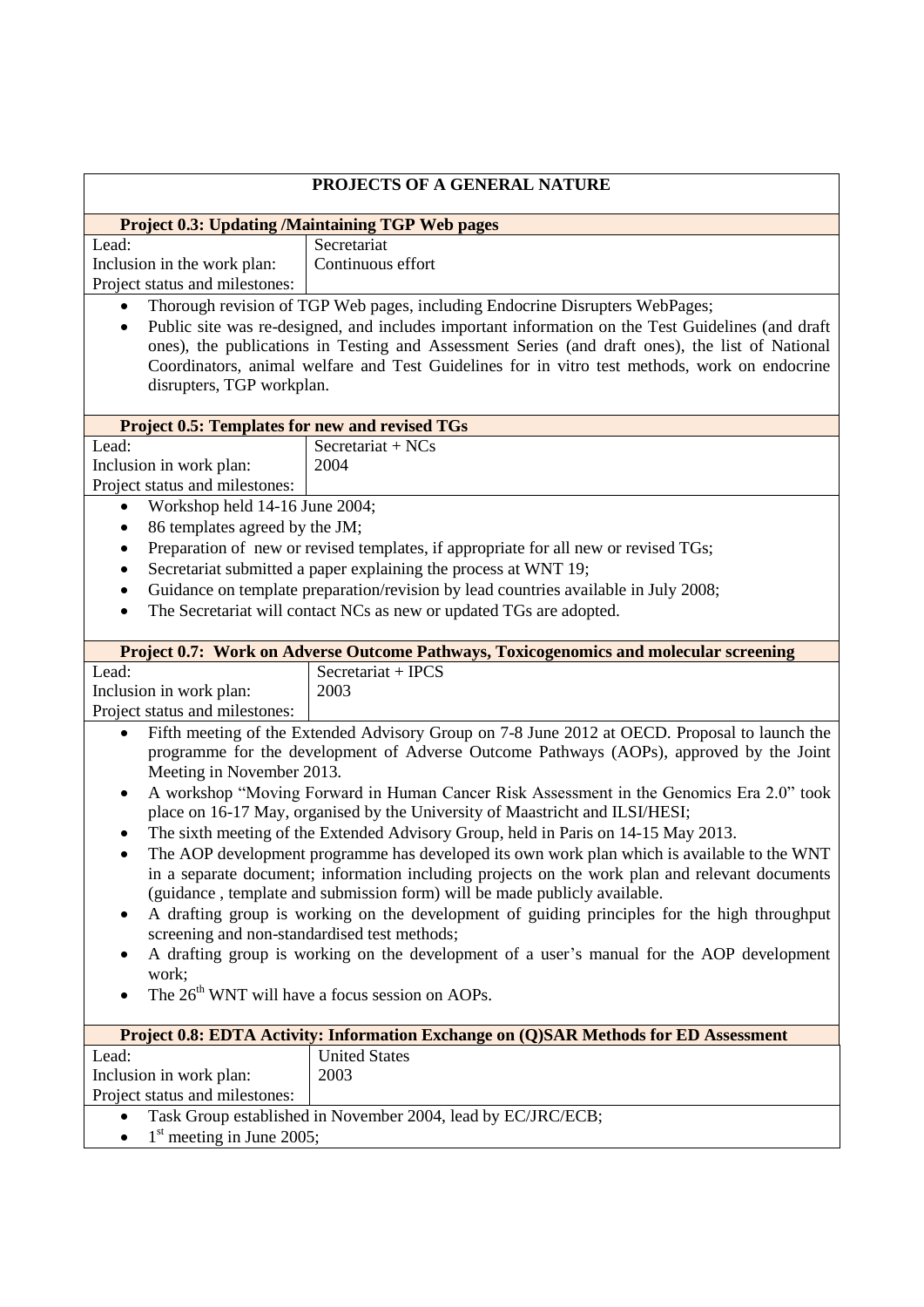- Report to VMG-non animal in December 2006; discussion of the role of the group;
- Reorganisation of the work agreed at WNT 19;
- New group led by US EPA; meeting prior to the VMG-non animal and progress report to VMGnon animal in November 2007;
- Workshop on 17 February 2009 (with the QSAR Application Toolbox Management Group);
- Continuous activity, last report at the VMG-non animal meeting in December 2011.

| <b>Project 0.9: Development of a white paper on missing items in Guidance Document 34</b> |             |
|-------------------------------------------------------------------------------------------|-------------|
| Lead:                                                                                     | Secretariat |
| Inclusion in work plan:                                                                   | 2011        |
| Project status and milestones:                                                            |             |
| Draft paper expected to be developed when resource is available;<br>$\bullet$             |             |

• Possible contribution from the 2012 WNT Special Session.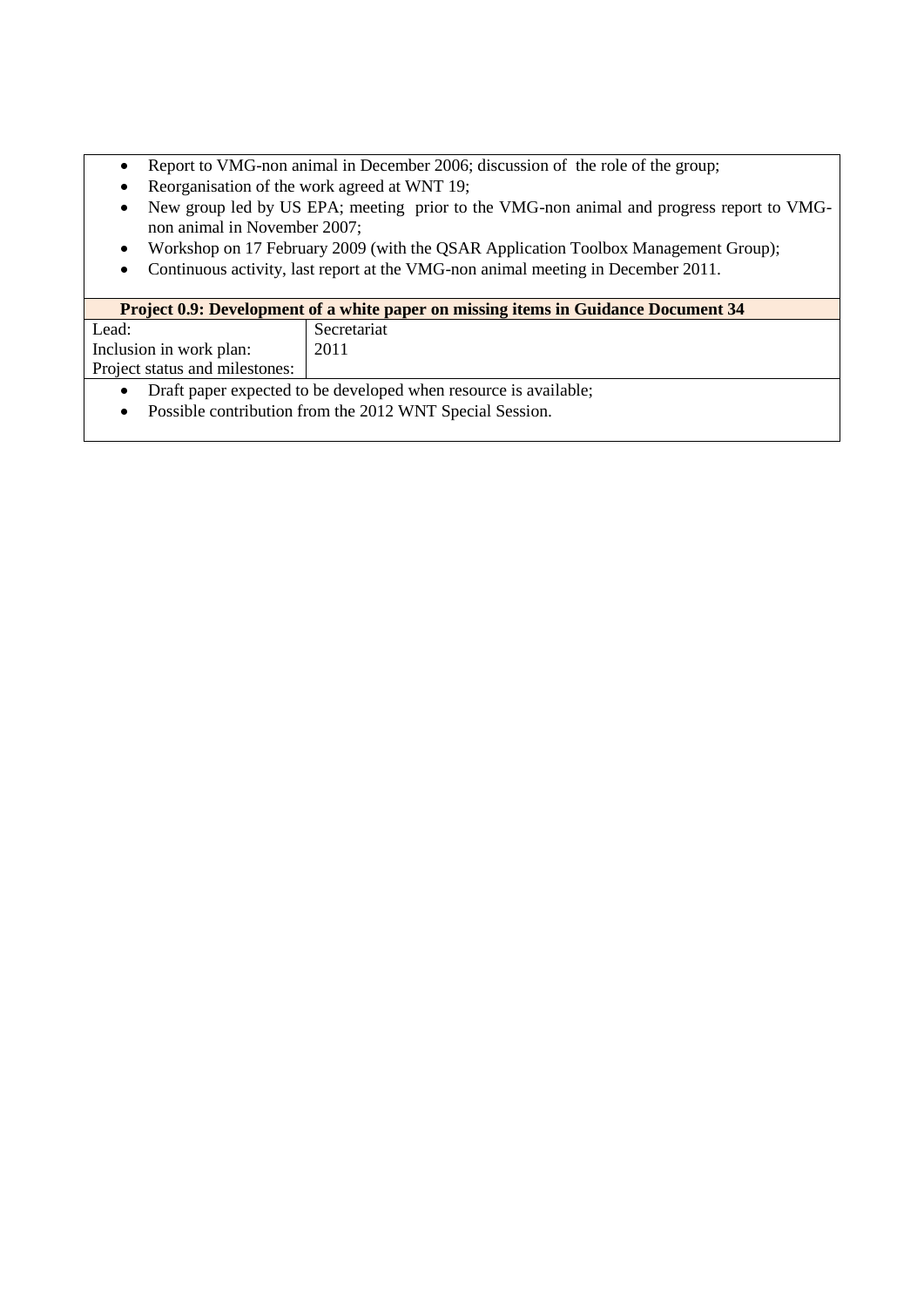#### **ANNEX 1**

### **PROJECTS THAT WILL BE REMOVED AFTER TWO YEARS IF NOT SUPPORTED**

| Project 1.1: Updated TG 120 Solution/Extraction Behaviour of Polymers in Water                                                                                                                              |                                                                                           |  |
|-------------------------------------------------------------------------------------------------------------------------------------------------------------------------------------------------------------|-------------------------------------------------------------------------------------------|--|
| Lead:                                                                                                                                                                                                       | Canada                                                                                    |  |
| Inclusion in work plan:                                                                                                                                                                                     | 2007                                                                                      |  |
| Inclusion in Annex 1                                                                                                                                                                                        | 2011                                                                                      |  |
| Project status and milestones:                                                                                                                                                                              |                                                                                           |  |
| (Re)-establishment of an expert group;<br>$\bullet$                                                                                                                                                         |                                                                                           |  |
| Teleconference on technical issues and concerns with TG 120, and on a work plan for the expert<br>$\bullet$<br>group in December 2007;                                                                      |                                                                                           |  |
| First draft revised TG was expected to be submitted to the secretariat in May 2010;<br>$\bullet$                                                                                                            |                                                                                           |  |
| Unless a draft TG is provided before the 2011 WNT meeting, the Secretariat proposes to include                                                                                                              |                                                                                           |  |
|                                                                                                                                                                                                             | this project in Annex 1 (Projects that will be removed after two years if not supported). |  |
| Project 3.5: Development of a Revised Introduction to the OECD Guidelines for Testing of<br><b>Chemicals, Section 3, Part 2: Bioaccumulation and Behavior in Soils and Sediments</b>                        |                                                                                           |  |
| Lead:                                                                                                                                                                                                       | <b>United States</b>                                                                      |  |
| Inclusion in work plan:                                                                                                                                                                                     | 2005                                                                                      |  |
| Inclusion in Annex 1                                                                                                                                                                                        | 2011                                                                                      |  |
| Project status and milestones:                                                                                                                                                                              |                                                                                           |  |
| Proposal discussed at WNT 17;<br>$\bullet$                                                                                                                                                                  |                                                                                           |  |
| The project will be kept on hold for a couple of years due to ongoing work at ILSI and SETAC<br>$\bullet$<br>on this issue;                                                                                 |                                                                                           |  |
| Unless a draft revised introduction is provided before the 2011 WNT meeting, the Secretariat<br>$\bullet$<br>proposes to move this project to Annex 1 (Projects that will be removed after two years if not |                                                                                           |  |
| supported).                                                                                                                                                                                                 |                                                                                           |  |
| Project 4.47: EDTA Activity - TG for an MCF-7 Cell Proliferation Assay for the Detection of                                                                                                                 |                                                                                           |  |
| <b>Estrogen Receptor Agonist and Antagonist</b>                                                                                                                                                             |                                                                                           |  |
| Lead:                                                                                                                                                                                                       | <b>United States</b>                                                                      |  |
| Inclusion in work plan:                                                                                                                                                                                     | 2010                                                                                      |  |
| Project status and milestones                                                                                                                                                                               |                                                                                           |  |
| Information on the added value, scope, and possible place in an endocrine disrupter assessment                                                                                                              |                                                                                           |  |
| scheme expected to be provided by the VMG-non animal before the first commenting round;                                                                                                                     |                                                                                           |  |
| Validation study completed in January 2011;                                                                                                                                                                 |                                                                                           |  |
| Validation report expected in 2012;<br>$\bullet$                                                                                                                                                            |                                                                                           |  |
| US expected to make a decision on whether a Peer Review will be conducted and a draft Test<br>$\bullet$                                                                                                     |                                                                                           |  |
| Guideline developed;                                                                                                                                                                                        |                                                                                           |  |
| The project is discontinued and will be moved to Annex 1 of the workplan;<br>$\bullet$                                                                                                                      |                                                                                           |  |
| The validation report is submitted to the WNT for information and available from the<br>$\bullet$                                                                                                           |                                                                                           |  |
| Secretariat upon request.                                                                                                                                                                                   |                                                                                           |  |